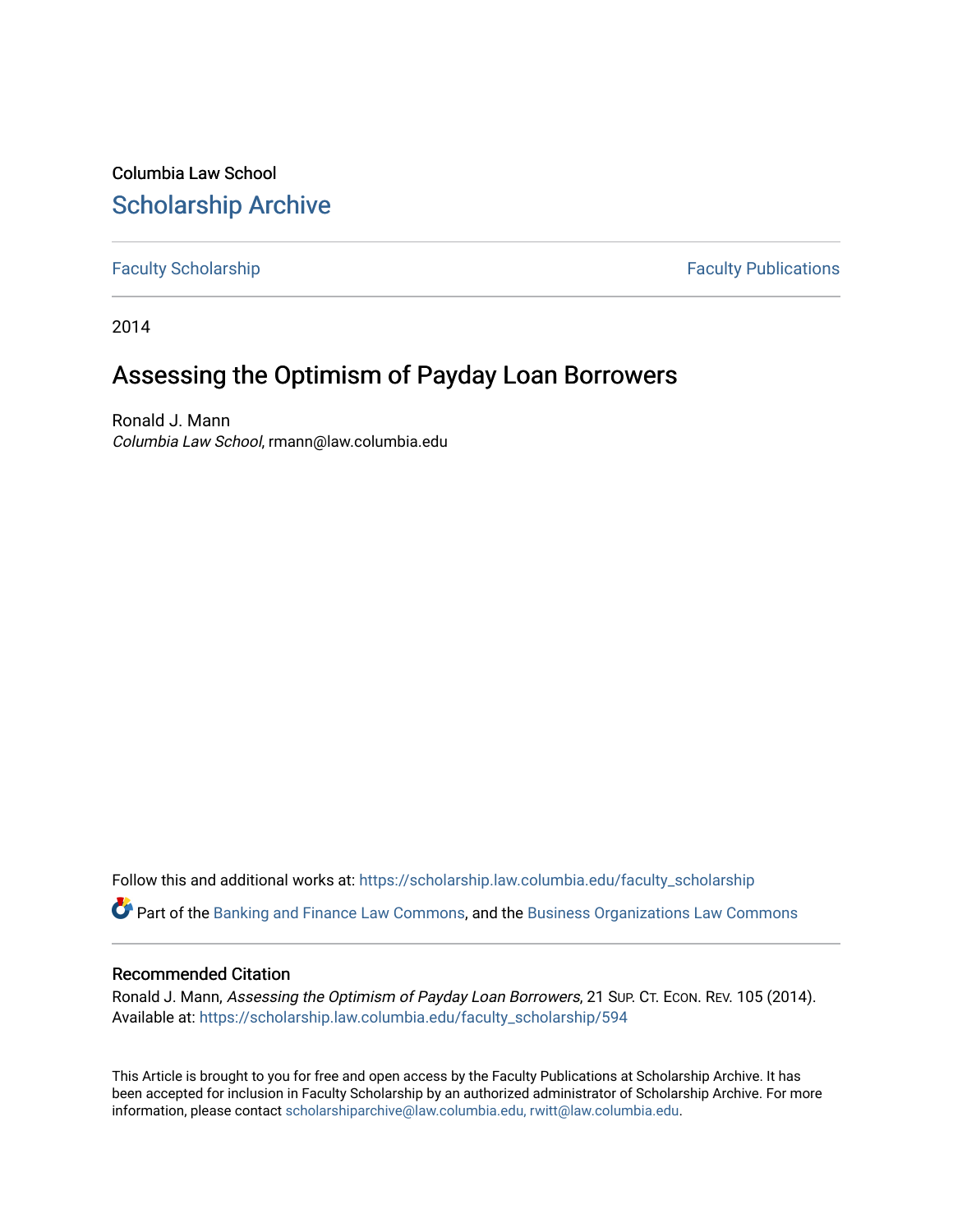*Ronald Mann\**

*This Article compares the results from a survey administered to payday loan borrowers at the time of their loans to subsequent borrowing and repayment behavior. It thus presents the first direct evidence of the accuracy of payday loan borrowers' understanding of how the product will be used. The data show, among other things, that about 60 percent of borrowers accurately predict how long it will take them finally to repay their payday loans. The evidence directly contradicts the oft-stated view that substantially all extended use of payday loans is the product of lender misrepresentation or borrower self-deception about how the product will be used. It thus has direct implications for the proper scope of effective regulation of the product, a topic of active concern for state and federal regulators.*

# **I . I N T R O D U C T I O N**

Payday lending is at the heart of debates about "alternative" financial products. Since its rise in the early 1990s, the product has gained widespread traction with consumers. In the typical transaction, an individual borrows \$200–\$500 and commits to repay the borrowed funds, together with a one-time fee of 12–18 percent of the loan's principal, out of the individual's next paycheck.1 Payday loans are

*\** Ronald Mann, Columbia Law School.

1 Ronald J. Mann and Jim Hawkins, *Just Until Payday*, 54 UCLA L Rev 855 (2006). The relatively high nominal interest rate reflects the cost structure of the industry.

© 2014 by the University of Chicago. All rights reserved. 978-0-226-05246-5/2013/0021-0005 \$10.00.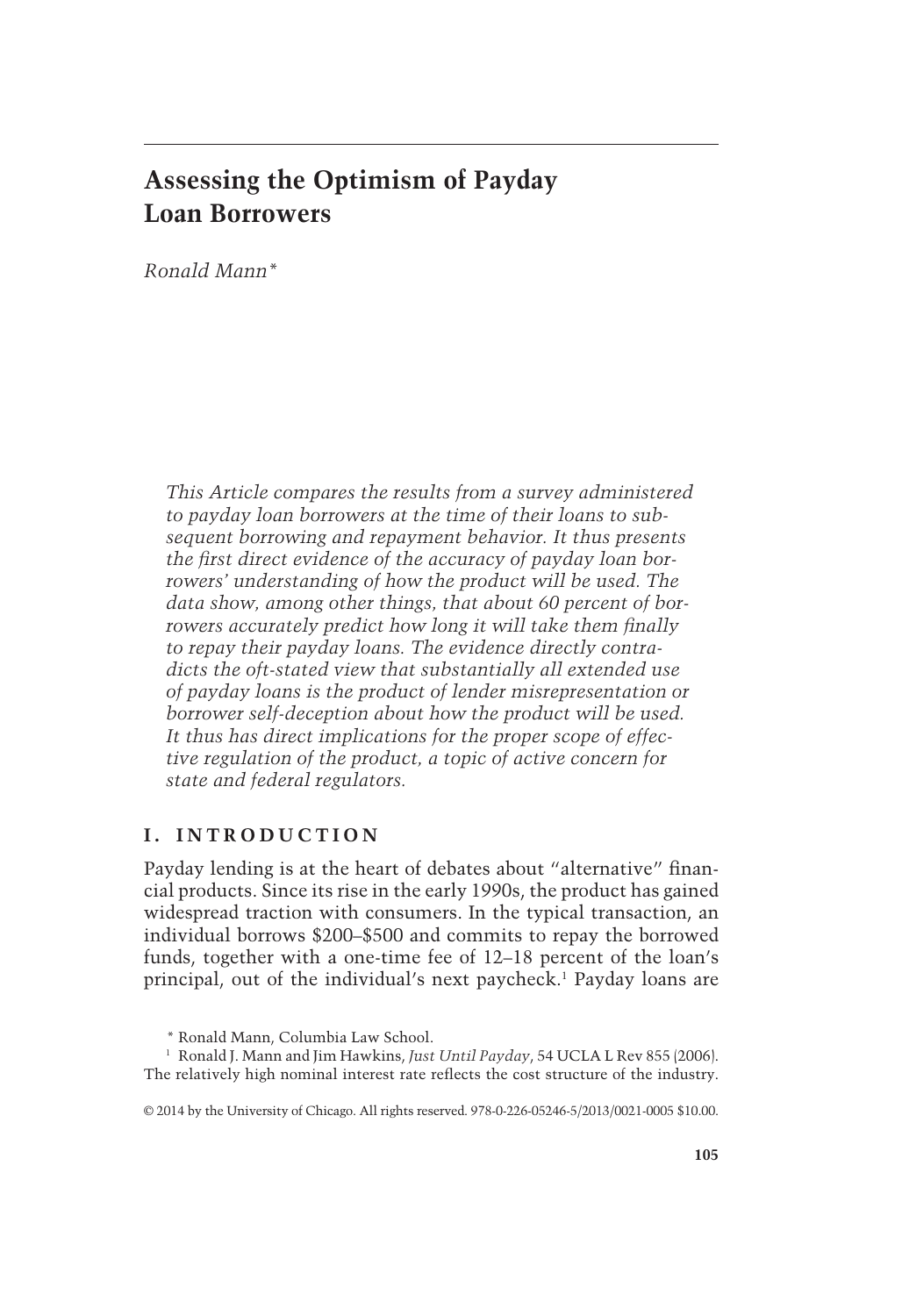now available at about 20,000 storefront locations throughout the Nation, where more than ten million Americans borrowed money in 2010.2 To put their success in context, there are more payday lender locations in this country than there are Starbucks and McDonald's locations combined.<sup>3</sup>

Concerns about payday lending come from its role in the development of "fringe" lending, which has played a major part in the oftchronicled rise of modern America's culture of indebtedness.4 With a vehemence surprising for a product so successful with consumers, consumer advocates are almost uniformly critical of the product.5 Two attributes in particular attract the most attention. The first is the relatively high interest rates characteristic of the product, which typically are in the range of 400 percent (a fixed fee of about 15 percent for a loan of two weeks or less).6 Concerns about those rates led, for example, to 2007 legislation prohibiting loans to military

On the one hand, operating costs do not decline proportionately with the size of the loan; thus, the administrative costs for small loans are quite high when measured on a percentage basis. At the same time, because the loans are effectively unsecured and typically made with relatively little inquiry into creditworthiness, losses are not insubstantial. Edward C. Lawrence and Gregory Elliehausen, *A Comparative Analysis of Payday Loan Customers*, 26 Contemp Econ Pol 299 (2008). For a detailed numerical analysis of the operating expenses and losses of payday lenders and how those compare to fee revenues, see Gregory Elliehausen, *An Analysis of Consumers' Use of Payday Loans* (George Washington University, Financial Services Research Program Monograph No 41, Jan 2009), available at http://www.approvedcashadvance .com/docs/GWUAnalysis\_01-2009.pdf.

<sup>2</sup> The Pew Project, *Payday Lending in America: Who Borrows, Where They Borrow, and Why* (Pew Safe Small-Dollar Loans Research Project Report, July 2012), available at http://www.pewstates.org/uploadedFiles/PCS\_Assets/2012/Pew\_Payday \_Lending\_Report.pdf.

<sup>3</sup> Donald P. Morgan, Michael R. Strain, and Ihab Seblani, *How Payday Credit Access Affects Overdrafts and Other Outcomes*, 44 J Money Credit & Bank 519 (2012).

<sup>4</sup> John P. Caskey, *Fringe Banking: Check-Cashing Outlets, Pawnshops and the Poor* (Sage 1996); Donncha Marron*, Consumer Credit in the United States: A Sociological Perspective from the 19th Century to the Present* (Palgrave Macmillan 2009); Robert Mayer, *Quick Cash: The Story of the Loan Shark* (Northern Illinois 2010); David Graeber, *Debt: The First 5,000 Years* (Melville House 2011); Louis Hyman, *Borrow: The American Way of Debt* (Random 2012).

<sup>5</sup> Creola Johnson, *Congress Protected the Troops: Can the New CFPB Protect Civilians from Payday Lending*, 69 Wash & Lee L Rev 649 (2012); Nathalie Martin and Joshua Schwartz, *The Alliance Between Payday Lenders and Tribes: Are Both Tribal Sovereignty and Consumer Protection at Risk*, 69 Wash & Lee L Rev 751 (2012); Christopher Peterson, *Taming the Sharks* (Akron 2004).

<sup>6</sup> Mann and Hawkins, 54 UCLA L Rev at 855 (cited in note 1).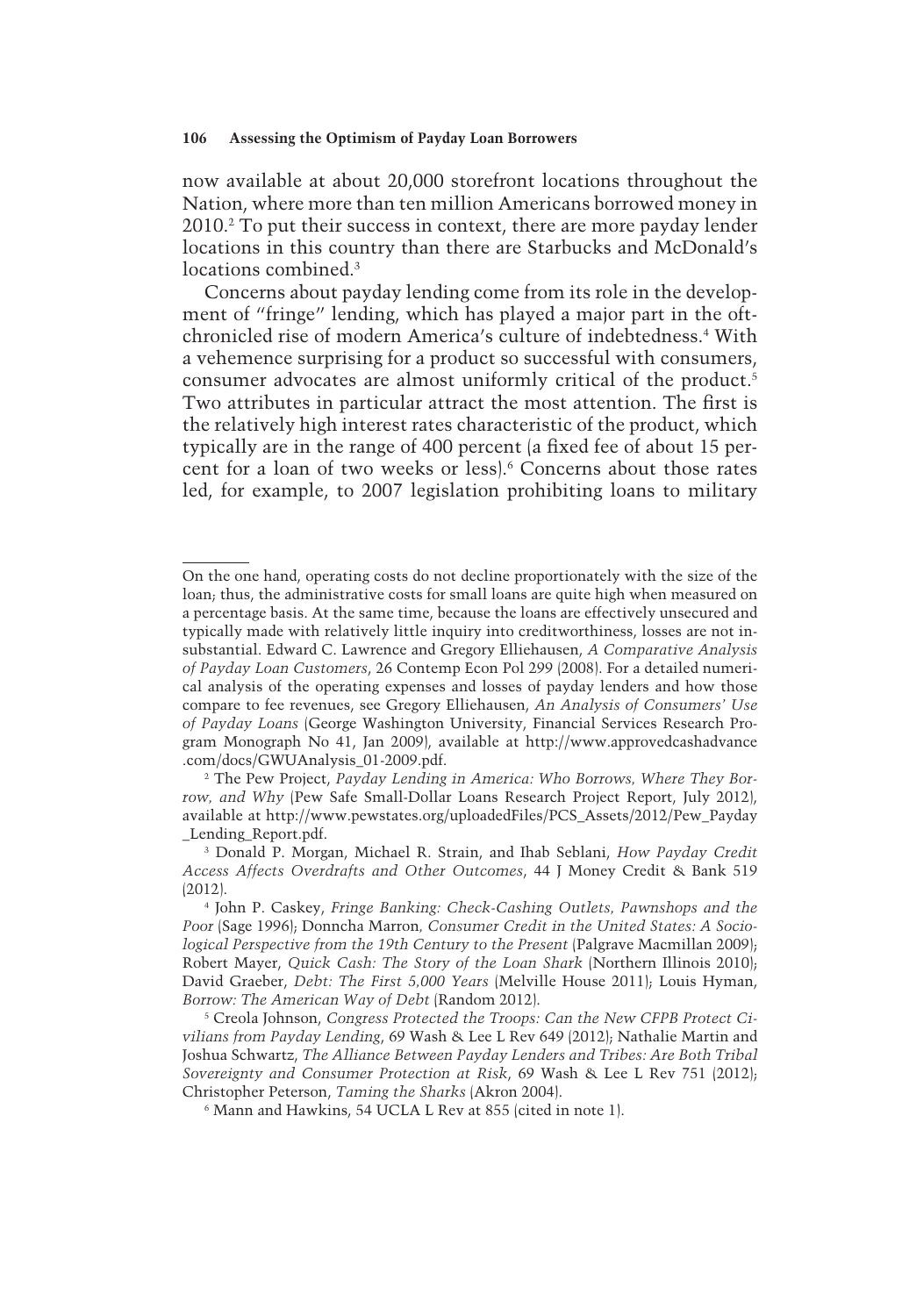personnel and their families at interest rates above 36 percent;<sup>7</sup> this essentially terminated payday lending to military families.<sup>8</sup>

The second concern relates to persistent use of the product. It is well known that many borrowers use the product frequently; in the common phrasing they are said to "roll over" the loans from pay period to pay period because they lack the funds to pay them off as they come due. This leads consumer advocates to fear that borrowers frequently become "mired" in debt that they could have avoided had they never used the product.<sup>9</sup> The specific concern is that excessive optimism causes users to believe they will pay off their loans rapidly, when in fact they usually will not. Indeed, Bar-Gill and Warren go so far as to assert that no rational consumer expecting to roll over the loan would agree to the terms of a payday loan.10

These concerns are at the forefront of current regulatory initiatives at the state and federal level. At the state level, many states have adopted specific limitations on rollovers.<sup>11</sup> Still others have adopted even stricter regimes that effectively ban payday lending at retail locations.12 But the most notable activity has come at the federal level, with the recent formation of the federal Consumer Financial Protection Bureau (CFPB). Two regulatory innovations are salient. First, the agency has not only the authority long held by the Federal Trade Commission to respond to unfair and deceptive practices, but also a new, broader power over "abusive" practices by financial firms.13 In addition to having broader substantive powers, the CFPB also has sweeping regulatory and supervisory jurisdiction

7 The Talent-Nelson Amendment, Section 670 of the John Warner National Defense Authorization Act for Fiscal Year 2007, Pub L No 109-364, 120 Stat 2083, was codified at 49 USC § 987.

8 Johnson, 69 Wash & Lee L Rev at 649 (cited in note 5); Patrick Aul, *Federal Usury Law for Service Members: The Talent-Nelson Amendment*, 12 NC Bank Inst 163 (2008).

9 Mayer, *Quick Cash* (cited in note 4); Peterson, *Taming the Sharks* (cited in note 5); Alan M. White, *Behavior and Contract*, 27 L & Ineq J 135 (2009).

10 Oren Bar-Gill and Elizabeth Warren, *Making Credit Safer*, 157 U Pa L Rev 1 44–46 (2008). Alan White's analysis is similar. Alan M. White, *Behavior and Contract*, 27 L & Ineq J 135, 159–63 (2009).

<sup>11</sup> Mann and Hawkins, 54 UCLA L Rev at 897-98 (cited in note 1).

12 National Conference of State Legislatures, *Payday Lending Statutes* (2013), available at http://www.ncsl.org/research/financial-services-and-commerce/payday -lending-state-statutes.aspx; Pew Project, *Payday Lending in America* (cited in note 2); Morgan, Strain, and Seblani, 44 J Money Credit & Bank (cited in note 3); Sealy Hutchings and Matthew J. Nance, *Credit Access Businesses: The Regulation of Payday and Title Loans in Texas*, 66 Consumer Fin L Q Rep 76 (2012) (discussing recent legislative initiatives in Texas).

13 12 USC § 5531.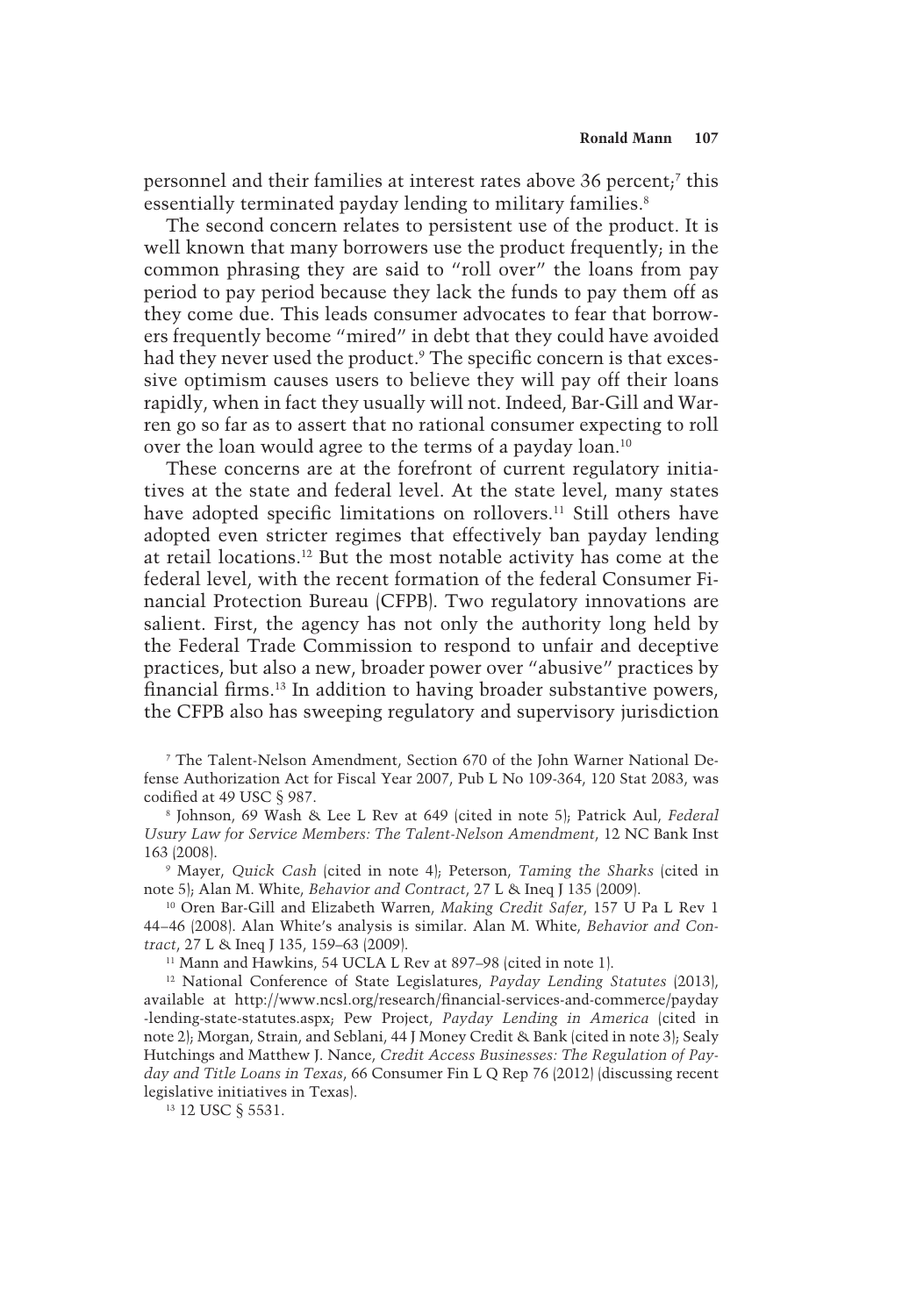over bank and nonbank financial service providers that previously did not exist at the federal or state level.<sup>14</sup> Because federal regulators previously had no direct supervision over the lending practices of nonbanks like the major payday lenders, the new authority of the CFPB raises the possibility of major new regulatory initiatives in this area.<sup>15</sup>

Recent CFPB enforcement actions against major credit card issuers16 suggest it will pursue its mandate vigorously, which makes an accurate perspective on the payday loan a valuable commodity. Because the CFPB has no authority to regulate interest rates<sup>17</sup> concerns about repetitive use and rollovers are likely to be at the heart of any such regulatory initiative. For example, the director of the agency recently suggested the propriety of CFPB action against products for which "a substantial percentage of users rol[l] over their debts on a recurring basis" because those products amount to "debt traps."18 Moreover, the CFPB's recently published white paper on payday loans directly decries the repetitive use of the product and avows an intention to consider mandating cooling-off periods as a matter of federal law.19 Press reports suggest that similar action by the Comptroller of the Currency and Federal Deposit Insurance Corporation against large banks is also in the works.20

In the spirit of the call by Sunstein for empirical validation of regulatory strategies, this study responds with a direct test of the accuracy of consumer understanding about repetitive use of the product.<sup>21</sup> Comparing the results from a survey administered to payday loan borrowers at the time of their loans to subsequent borrowing and repayment behavior, this essay presents the first direct evidence of the accuracy of payday loan borrowers' understanding of

<sup>14</sup> The CFPB was created by Title X of Dodd-Frank, the Dodd-Frank Wall Street Reform and Consumer Protection Act, Pub L No 111-203, 124 Stat 1376, §§ 1001- 1100H. The regulatory authority directed specifically at nonbank financial service providers appears in Section 1024 of Dodd-Frank, codified at 12 USC § 5514.

15 Johnson, 69 Wash & Lee L Rev at 649 (cited in note 5).

16 See *In re Capital One Bank*, (USA) NA, No 2012-CFPB-0001 (July 18, 2012) (consent order); *In re American Express Centurion Bank*, No FDIC 12315b etc (Sept 21, 2012) (consent order); *In re Discover Bank Greenwood Delaware*, No FDIC-11-548b etc (Sept 24, 2012) (consent order).

17 12 USC § 5517(o).

18 Richard Cordray, *Prepared Remarks by Richard Cordray, Director of the Consumer Financial Protection Bureau* (2013).

 $^{19}$  Id.

20 Jessica Silver-Greenberg, *Major Banks Aid in Payday Loans Banned by States*, NY Times (Feb 23, 2013).

21 Cass R. Sunstein, *Empirically Informed Regulation*, 78 U Chi L Rev 1349 (2011).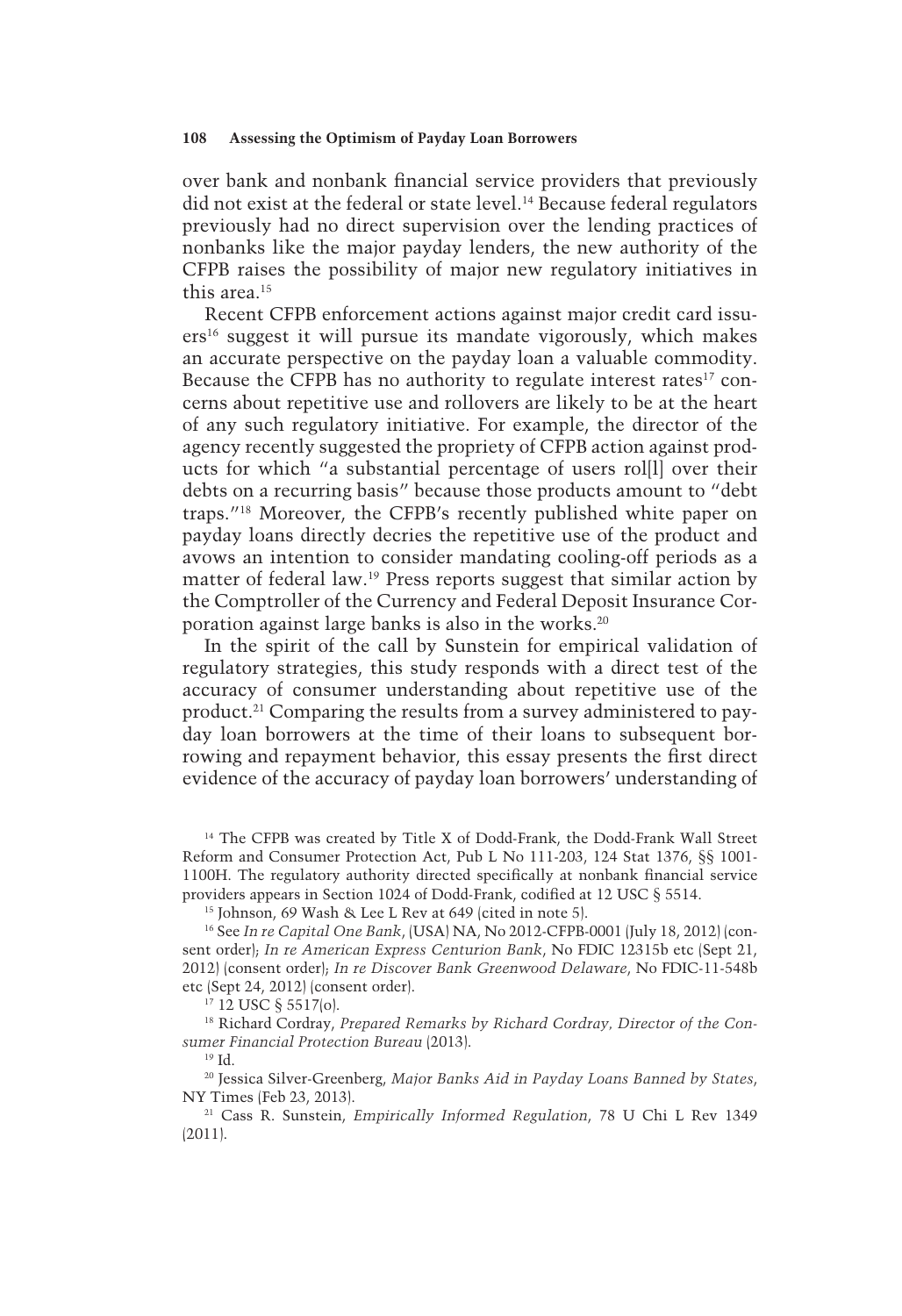the product. In general, the evidence suggests two things. First, most borrowers do not expect that they will be free of debt at the end of the first loan term; on the contrary, more than half of borrowers expect that they will need to continue to borrow for additional pay cycles. Borrower estimates of an ultimate repayment date are realistic; the mean predicted period of borrowing after the initial loan matures is thirty-six days. Among other things, that finding directly rebuts the idea that borrowers never understand that they are likely to roll their loans over.

More important for present purposes, most (though surely not all) borrowers have a good understanding of their own use of the product. Specifically, most borrowers finally repay their loans and are free of debt within two weeks of the date they predicted on the date of the loan. The evidence that such a large share of borrowers accurately understand how the product will be used contradicts the accepted premise that substantially all extended use of payday loans is the product of lender misrepresentation or borrower self-deception about how the product will be used. More broadly, that evidence renders irrelevant the oft-stated premise of behavioral policy-making, the so-called golden rule of policy-making under which regulatory intervention is appropriate only if it can correct a choice that is an error for substantially all of those who make it.<sup>22</sup>

Section II of the Article situates the survey against prior writing about payday loans. Section III describes the survey and resulting dataset. Section IV describes the results. Section V elucidates the implications of the empirical results for the theoretical and policy debates about payday lending regulation. Section VI briefly concludes and suggests directions for extension.

# **I I . L it e ratur e R e v i e w**

The focus of this essay is on the particular concern that payday loan borrowers do not understand the product, and specifically that a bias toward optimism causes them systematically to overestimate the likelihood that they will be able to free themselves from debt promptly. The idea of an optimism bias is often attributed to the well-known study by Weinstein of the life expectations of students.<sup>23</sup> The basic concept is that individuals systematically assess their own future opportunities and behavior with undue and excessive

<sup>22</sup> Richard H. Thaler and Cass R. Sunstein, *Nudge: Improving Decisions about Health, Wealth, and Happiness* (Yale 2008).

<sup>23</sup> Neil D. Weinstein, *Unrealistic Optimism about Future Life Events*, 39 J Personality & Soc Psych, 806 (1980).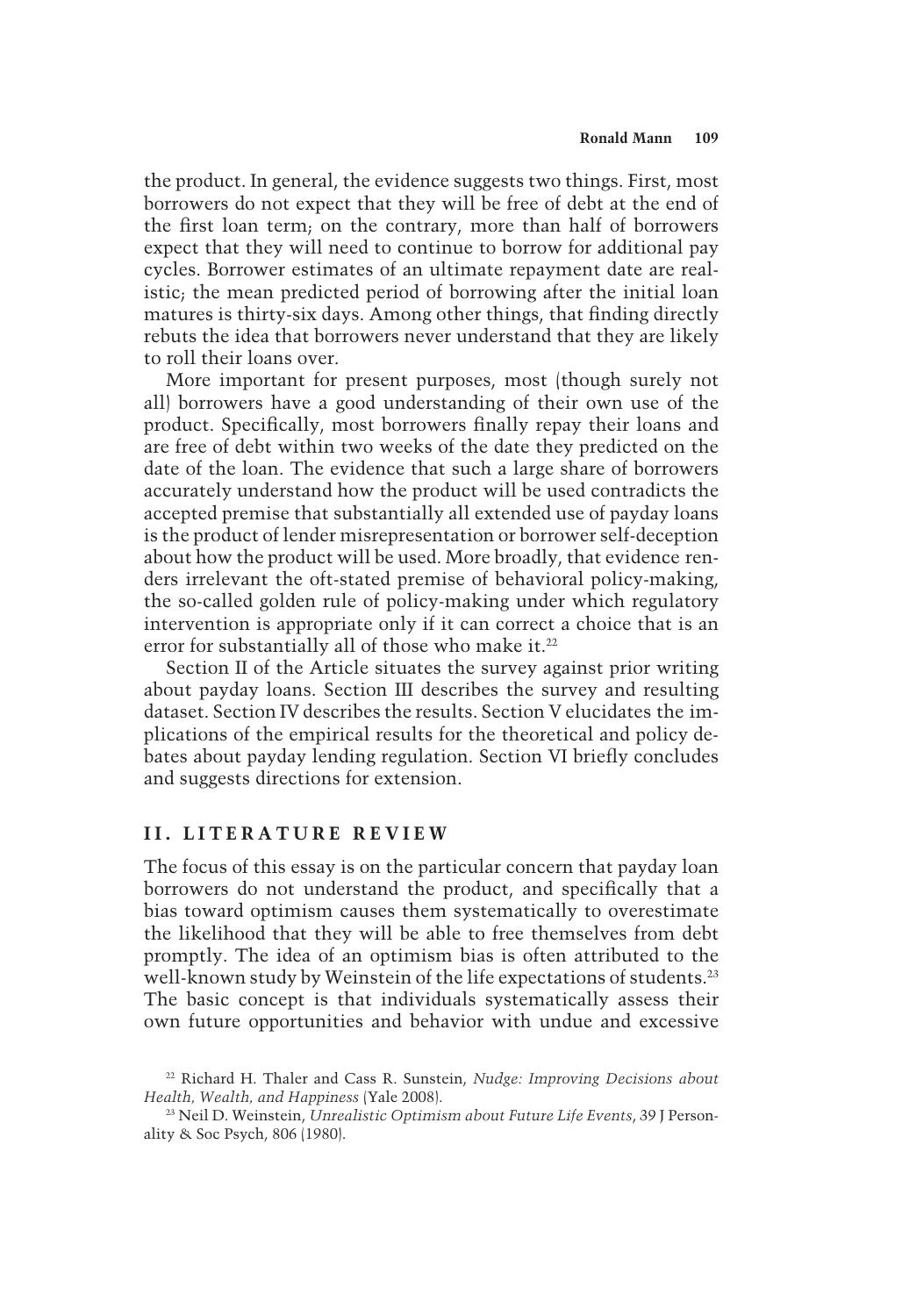optimism. Buttressed by numerous empirical studies, $24$  the idea has been widely accepted as a basic tenet of the behavioral economics literature.<sup>25</sup>

Among legal academics, concerns about the optimism bias as a cause of excessive use of payday loans have been pervasive. The claim has been pressed in passing by several scholars, $26$  but by far the most prominent and detailed support for that perspective comes from Oren Bar-Gill and Elizabeth Warren. Payday loans are one of the central examples in their work "Making Credit Safer."27 Their strategy with respect to payday loans is to suggest that borrowers who roll their loans over have underestimated the risk of nonpayment, reflecting their premise that no rational consumer would borrow from a payday lender with an expectation to roll over the loan. Thus, they argue, only the "customer who misestimates her ability to repay the loan in fourteen days will likely roll the loan over."28 That perspective is particularly important because of their role in the creation and design of the CFPB,<sup>29</sup> and because of Warren's place now in the United States Senate (on the Senate Banking Committee), where she can be expected to play a key role in financial regulation.

A similar perspective pervades the more recent work of the Pew Charitable Trusts' Safe Small-Dollar Loans Research Project. A 2012 study based on a nationally representative survey of payday lending

24 Ernest J. Doleys and Guy A. Renzaglia, *Accuracy of Student Prediction of College Grades*, 41 Personnel & Guidance J 528 (1963); Lynn A. Baker and Robert E. Emery, *When Every Relationship Is Above Average: Perceptions and Expectations of Divorce at the Time of Marriage*, 17 L & Human Beh 439 (1993); Phanikiran Radhakrishnan, Holly Arrow, and Janet A. Sniezek, *Hoping, Performing, Learning, and Predicting: Changes in the Accuracy of Self-Evaluations of Performance*, 9 Hum Performance 23 (1996); Terence R. Mitchell, et al, *Temporal Adjustments in the Evaluation of Events: The "Rosy View,"* 33 J Exper Soc Psych, 421 (1997); D.A. Amor and S.E. Taylor, *When Predictions Fail: The Dilemma of Unrealistic Optimism*, in T. Gilovich, D. Griffin, and D. Kahneman, eds, *Heuristics and Biases: The Psychology of Intuitive Judgment* (Cambridge 2002).

25 Christine Jolls, *Behavioral Economics Analysis of Redistributive Legal Rules*, 51 Vand L Rev, 1653 (1998); Cass R. Sunstein, *Hazardous Heuristics*, 70 U Chi L Rev 751 (2003); Thaler and Sunstein, *Nudge* (cited in note 22); Tali Sharot, *The Optimism Bias: A Tour of the Irrationally Positive Brain* (Pantheon 2011).

26 Peterson, *Taming the Sharks* (cited in note 5); White, 27 L & Ineq J at 135 (cited in note 10).

27 Bar-Gill and Warren, 157 U Pa L Rev at 1 (cited in note 10).

28 Id at 44.

29 For their recommendations of something like CFPB, see Elizabeth Warren, *Unsafe at Any Rate*, 5, Democracy, 8 (2007) online at http:www.democracyjournal.org /5/6528.php?page=all; Elizabeth Warren, *Redesigning Regulation: A Case Study from the Consumer Credit to Market* (2012).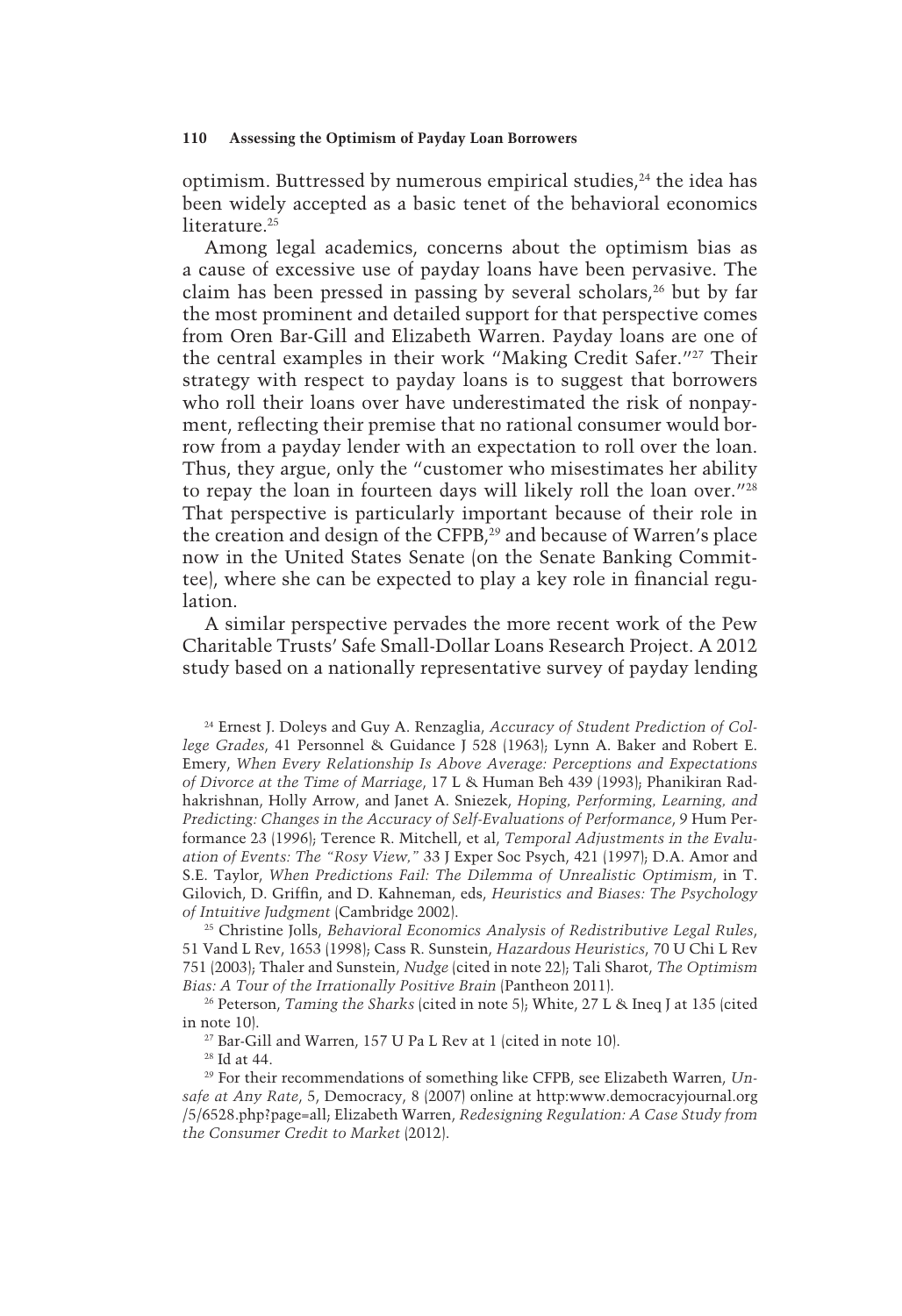borrowers finds that most borrowers do not use the product for short periods of time, but rather are indebted for about five months out of each year.<sup>30</sup> Again, that study works from the premise that the product is designed for immediate repayment, and that use in extended borrowing cycles necessarily is problematic. In their own words, the product's actual use is in "sharp contrast" to its "advertise[ment] as short-term, small-dollar credit intended for emergency or special use."31 Those concerns are even more prominent in the most recent report from the Pew Project, which emphasizes the premise that borrowers "hold unrealistic expectations about payday loans."32

Although the perspective articulated by Bar-Gill, Warren, and Pew has been taken for granted among legal scholars, its analytical shortcomings are apparent. For one thing, as a theoretical matter, it is not at all clear that optimistic behavior reflects poor financial choices. Thus, such empirical evidence as there is suggests that those who are optimistic in fact often (though certainly not always) make better financial choices than those who are not.33 Moreover, it is well known that many consumers do a poor job of managing their lifetime consumption and savings choices. The typical "prudent" consumer invests too conservatively, resulting in a substantial shortfall in lifecycle investing; Ayres and Nalebuff vigorously argue that a more "audacious" pattern of behavior would be beneficial.<sup>34</sup>

30 Pew Project, *Payday Lending in America* (cited in note 2). Having said that, the overdraft rates reported by the Pew Project, *Payday Lending in America: Report 2: How Borrowers Choose and Repay Payday Loans* (hereinafter *Report 2*) 19, 33 (Pew Safe Small-Dollar Loans Research Project Report, 2013), suggest that the Pew sample involves a considerably less creditworthy group of borrowers than the sample analyzed here. This most likely relates to the inclusion in the Pew sample of a large number of online customers (451 storefront customers and 252 internet customers). Pew Project, *Report 2* at 55 (cited in note 30). Because those lenders are not readily supervised by state regulators, there is a strong likelihood of more abusive lending and collection practices, and considerable reason to think that the borrowing pool is less creditworthy. Silver-Greenberg, NY Times (Feb 23, 2013) (cited in note 20); Pew Project, *Report 2* at 16. The Pew data also warrant caution because they are based on post hoc estimates by borrowers of prior borrowing behavior, rather than direct observation of behavior documented in loan records (the strategy for this project).

31 Pew Project, *Payday Lending in America* at 13 (cited in note 2). The suggestion that the lenders are misrepresenting the nature of the product in some way is not unique to the Pew Project. See, for example, White, 27 L & Ineq J at 159 (cited in note 10) (suggesting that payday loans "are described (falsely) as a short-term credit product, exploiting the consumer's optimism bias").

32 The Pew Project, *Report 2* at 19 (cited in note 30).

33 Manju Puri and David T. Robinson, *Optimism and Economic Choice*, 68 J Fin Econ 71 (2007).

34 Id; Ian Ayres and Barry Nalebuff, *Lifecycle Investing: A New, Safe, and Audacious Way to Improve the Performance of Your Retirement Portfolio* (Basic 2010).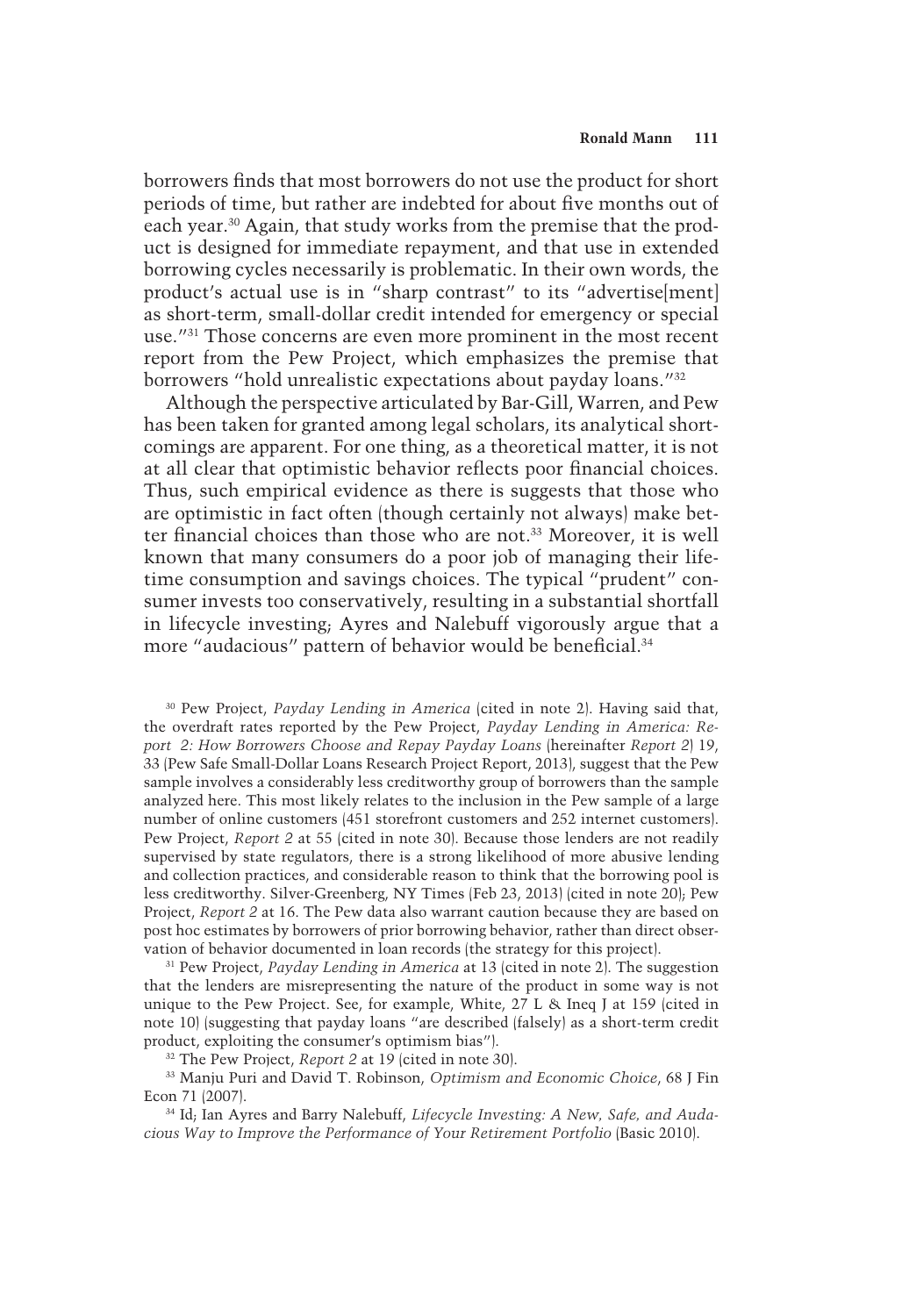Also, as an empirical matter, it seems far too simple to attribute misperception of product use to a vague and general bias toward "optimism." More recent scholars have emphasized the variety of cognitive limitations that might lead to arguably ill-advised borrowing. For example, some borrowing might relate to a misprediction of future self-control (such as a failure to appreciate the likely effects of hyperbolic discounting), a classic example of the optimism bias.35 Others recently have emphasized the possibility that scarcity creates a cognitive "load" that might force inattention to the costs of future borrowing.36 Still again, some of the borrowing is likely to relate to a misprediction of the income and consumption shocks necessary for repayment to occur.<sup>37</sup> Thus, absent a research design that can distinguish among those causes, even empirical evidence that borrowers mispredict their use of the product well might reflect any number of problems more or less closely related to excessive optimism.

Against that background, it is distressing that those who seem so sure that all payday loan borrowers are making incorrect choices have failed to observe either the theoretical or empirical ambiguity that plagues their claims. Indeed, legal scholars writing about the role of optimism bias in consumer lending have not for the most part offered empirical evidence;<sup>38</sup> rather they have imported the findings of the behavioral economists and psychologists into this context, using the possibility of optimism bias to explain increases in consumer borrowing.<sup>39</sup> Hence, empirical work about the prevalence and significance of optimism among payday loan borrowers has come from other venues.

<sup>35</sup> Paige Skiba and Jeremy Tobacman, *Payday Loans, Uncertainty and Discounting: Explaining Patterns of Borrowing, Repayment, and Default* (Vanderbilt Law and Economics Research Paper No 08-33, Aug 21, 2008), online at http://papers.ssrn.com /sol3/papers.cfm?abstract\_id=1319751 (visited July 12, 2013).

<sup>36</sup> Anuj K. Shah, Sendhil Mullainathan, and Eldar Shafir, *Some Consequences of Having Too Little*, 338 Science 682 (2012).

<sup>37</sup> Ronald J. Mann, *After the Great Recession: Regulating Financial Services for Low- and Middle-Income Communities*, 69 Wash & Lee L Rev 729 (2012).

<sup>38</sup> This is of course a commonly noted problem with much of the legal scholarship applying behavioral analysis. Doron Teichman, *The Optimism Bias of the Behavioral Analysis of Crime Control*, 2011 U Ill L Rev 1697, 1710.

<sup>39</sup> Richard M. Hynes, *Overoptimism and Overborrowing*, 2004 BYU L Rev 127 (2004); Cass R. Sunstein, *Boundedly Rational Borrowing*, 73 U Chi L Rev 249 (2006); Nathalie Martin and Ocean Tama y Sweet, *Mind Games: Rethinking BAPCPA's Debtor Education Provisions*, 31 SIU L J 517 (2006); Adam J. Levitin, *Finding Nemo: Rediscovering the Virtues of Negotiability in the Wake of Enron*, 2007 Colum Bus L Rev 83 (2007).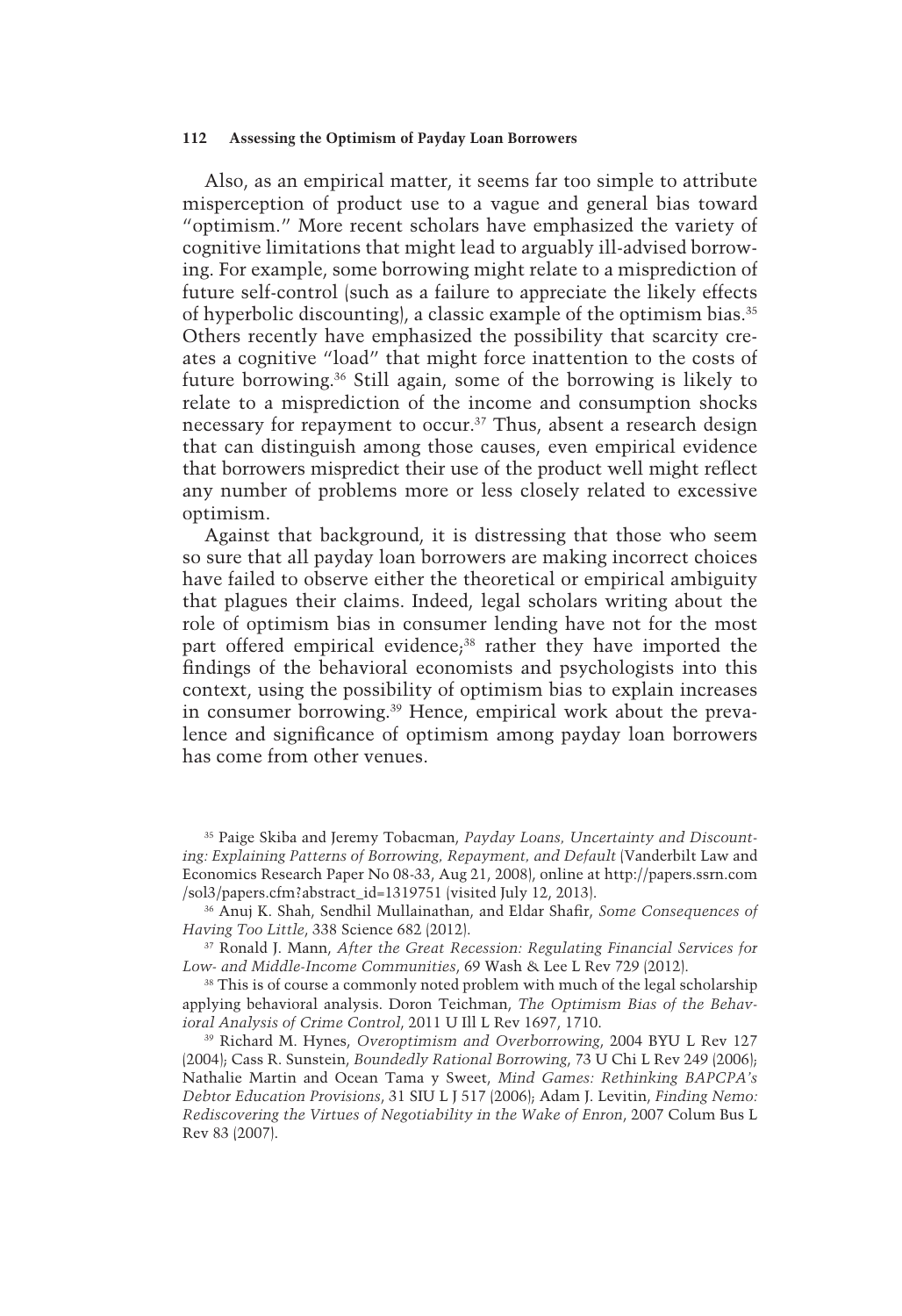An important paper by Bertrand and Morse tests the effectiveness of various disclosure forms in altering perceptions about how the product will work.40 Bertrand and Morse also surveyed borrowers about how long they believed payday loans typically remain outstanding; about half the borrowers in their study thought that loans typically remain outstanding beyond the base two-week period. A recent survey by researchers at the Center for Financial Services Innovation asked a sample of borrowers using a variety of alternative financial services, after the fact, if it "took more time than expected to repay the loan." Of the payday loan borrowers, only 32 percent reported that it did take longer than expected.<sup>41</sup> Similarly, the 2013 report from the Pew Project addresses this question obliquely, finding on the one hand that the overwhelming majority of borrowers report the terms of the transactions as clear but at the same time report that they do not have funds in their monthly budget to repay the loan in one cycle.42

Collectively, those studies suggest that payday lending borrowers understand that many borrowers roll over their loans, and that this understanding is, at the most general level, accurate. Neither study, however, sheds any light on the central factual question: how well do individual borrowers understand their own likely future behavior? If optimism in fact is driving these decisions, then borrowers systematically are likely to underestimate the time to repayment. That is the question that motivated this study.

# **III.** DATA AND METHODS

## **A. The Survey**

*1. Survey Design*. Because the survey instrument was to be administered to borrowers at the point of borrowing, the interest in obtaining a high response rate suggested that it should be concise, limited to one side of a single sheet of paper. Limited by that constraint, the instrument inquires about borrower characteristics, use of the borrowed funds, and borrower expectations about repayment.

40 Marianne Bertrand and Adair Morse, *Information Disclosure, Cognitive Biases, and Payday Borrowing*, 66 J Fin 1865 (2011).

41 Rob Levy and Joshua Sledge, *A Complex Portrait: An Examination of Small-Dollar Credit Consumers* (Center for Financial Services Innovation, Aug 2012), available at http://www.fdic.gov/news/conferences/2012-09-2728/A%20Complex%20Portrait .pdf.42 Pew Project, *Report 2* at 13–17.I (cited in note 30).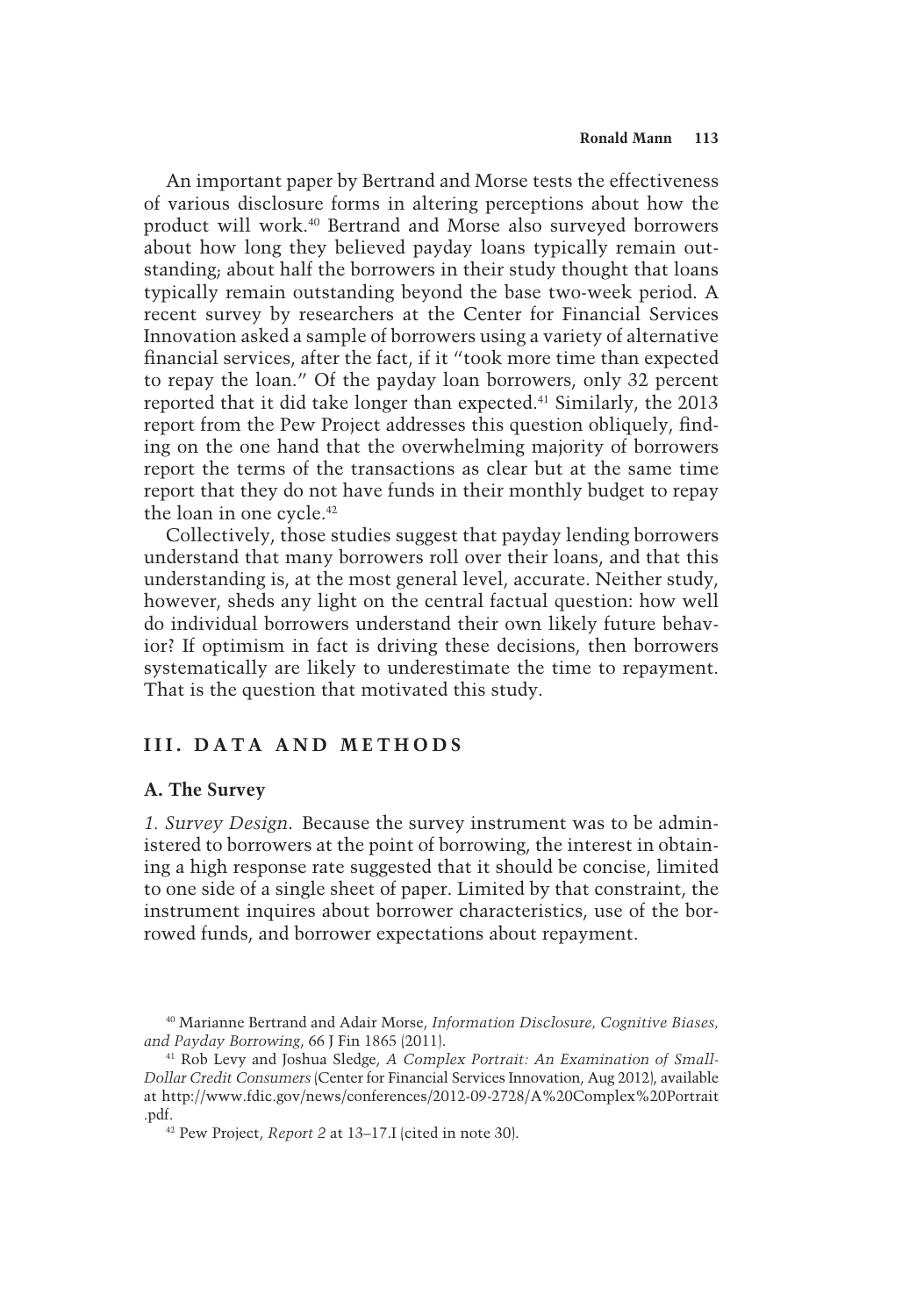The questions eliciting background data mirror similar questions examined in the existing literature,<sup>43</sup> and help to establish a baseline of the characteristics of the payday loan borrowers in the sample. The instrument collects information about race, age, gender, education, and prior experience with payday lenders.

On the second topic, the instrument offers thirteen specific uses. Borrowers can check as many as apply or add text into a catchall into which borrowers can add written comments; that question tracks precisely the question asked on that topic in Bertrand and Morse<sup>44</sup> with the addition of an option for education expenses.

The focal point of the survey is assessing the quality of borrower understanding of how the product will be used. Initially, the object was to take the topic of Bertrand and Morse<sup>45</sup> and test the accuracy of perception, by comparing the borrower's expectation to actual subsequent borrowing and repayment behavior. As it turned out, however, it was far more complicated than expected to modify the Bertrand and Morse survey question for this project.

The Bertrand and Morse survey included the following question: "What's your best guess of how long it takes the average person to pay back in full a \$300 payday loan? Please answer in weeks."46 In modifying that question for use in this survey, several issues arose, which ultimately led to three separate questions on this topic. The biggest problem relates to the inherent ambiguity of what it means in this context to pay a loan "back in full." As it happens, the law of many states (including the five states in which the survey was given) technically forbids "rollover" loans.47 Still, it is possible in most states (including all of the survey states other than Florida) for the lender to conduct same-day transactions in which a new loan is issued on the same day as the loan being paid off. Although the difference between a rollover (collecting a new fee and extending the term of the existing loan) and issuing a new loan shortly after repayment of the old loan might seem technical, it complicates the survey process considerably. For one thing, excluding borrowers who default on the first loan (and there were no such borrowers in this dataset), all borrowers in fact pay the loan back in full at the conclu-

<sup>43</sup> Lawrence and Elliehausen, 26 Contemp Econ Pol at 299 (cited in note 1); Elliehausen, *Consumers' Use of Payday Loans* (cited in note 1); Michael S. Barr, *No Slack: The Financial Lives of Low-Income Americans* (Brookings 2012). 44 Bertrand and Morse, 66 J Fin at 1870 (cited in note 40).

<sup>45</sup> Id at 1876.

<sup>46</sup> Id.

<sup>&</sup>lt;sup>47</sup> Cal Fin Code § 23037(a); Fla Stat § 560.404(19) (requiring twenty-four-hour cooling-off period between loans); Kan Stat Ann § 16a-2-404(6); La Rev Stat § 9:3578. 6(7) (permitting rollovers only upon partial prepayment); 59 Okla Stat § 3109(A).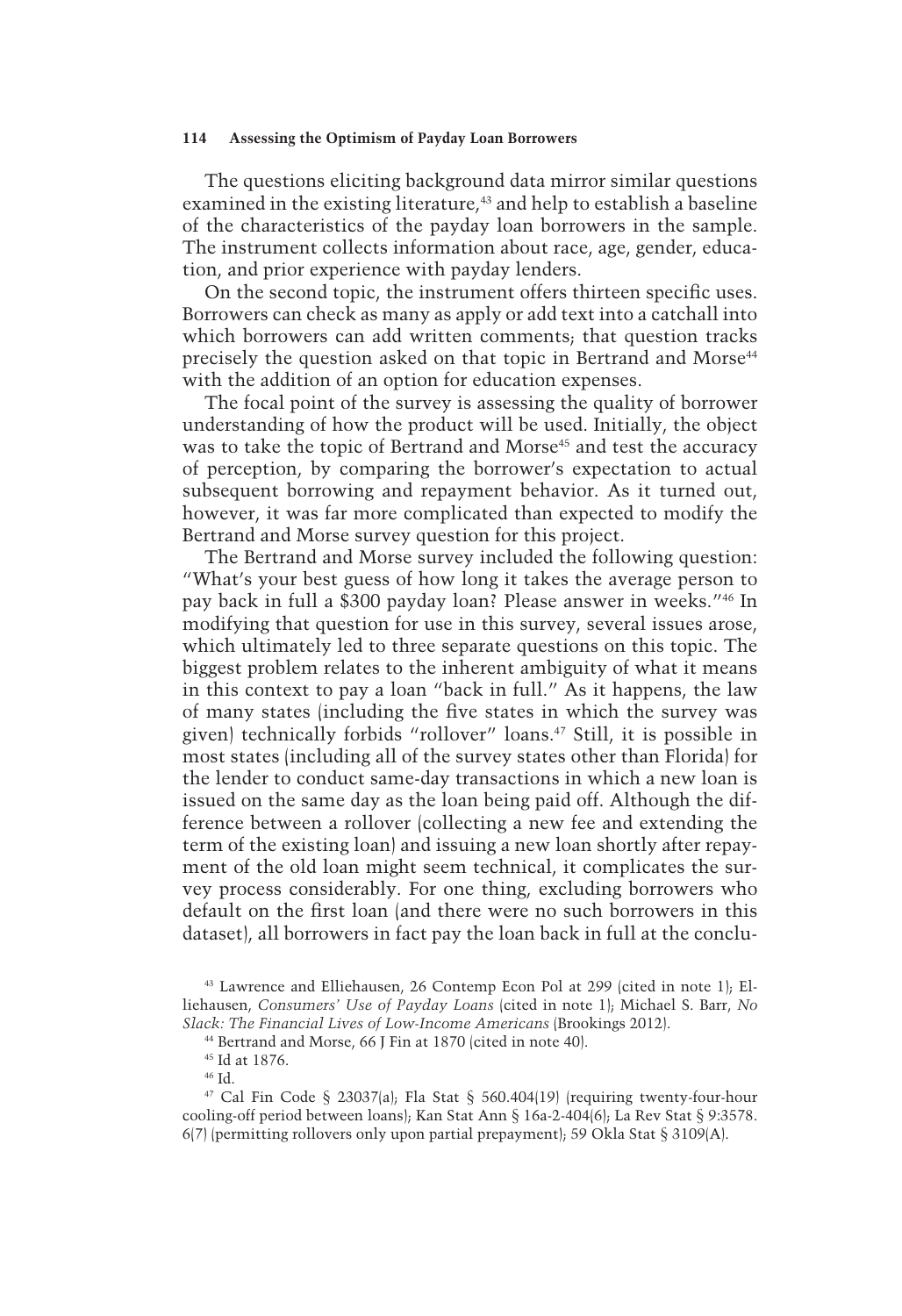sion of the first pay period.<sup>48</sup> Thus, if I had used the Bertrand and Morse question without revision (asking how many weeks it would take for a loan to be paid "back in full"), all borrowers who understood the product and answered truthfully would have responded with an answer indicating the original date of maturity (in this dataset typically something less than fourteen days). Yet if the question is designed to test perceptions about rollovers, such answers would indicate ignorance of the likelihood that many if not most of the borrowers would take out a new loan shortly after repayment of the original loan.49 Because of the difficulty of separating the responses that might reflect a literal reading of the question from those that might reflect a colloquial reading of the question, I decided to phrase the question differently.

Trying to ask a question that could be answered with literal accuracy in an informative way, I revised the Bertrand and Morse question and divided it into two separate questions. The first asks about the borrower's anticipation of whether the survey loan will be rolled over: "Do you expect to continue this borrowing after the due date of this loan?" Paired with that question is a follow-up about the extent of likely rollovers, roughly parallel to the Bertrand and Morse estimate: "If so, for how many additional weeks?" To be sure, this question is more complex than the Bertrand and Morse question, and thus poses a risk that subjects will not understand what the question is asking, but ultimately I decided that the virtue of precision justified the more complex phrasing.

A second problem relates to a mismatch between rollovers as the problematic aspect of the product and borrowers being mired in a long-term debt relationship as the ultimate policy concern.<sup>50</sup> Even if we extend the concept of rollovers to include substantially contemporaneous new borrowings (the subject of the revised question discussed above), we have missed much of what makes the pattern of payday borrowing troubling. In truth, even if a borrower does not roll a loan over, but instead repays the loan out of incoming salary, the borrower has not become free from the cycle of payday borrowing until the borrower goes an entire pay cycle without a new loan.<sup>51</sup> Thus, the proper topic of inquiry is the length of the borrowing cycle—starting from the initial loan, how much time elapses before the

<sup>48</sup> It is apparent, in accordance with applicable local law, that none of the loans in this dataset were rolled over at their original date of maturity. 49 In the data that I analyze here, for example, 67 percent of the borrowers took out

a new loan on the same day as they repaid the initial loan.

<sup>50</sup> Graeber, *Debt* (cited in note 4); Hyman, *Borrow* (cited in note 4).

<sup>51</sup> For a detailed discussion of that problem and the weakness of typical state regulatory responses, see Mann and Hawkins, 54 UCLA L Rev at 898 (cited in note 1).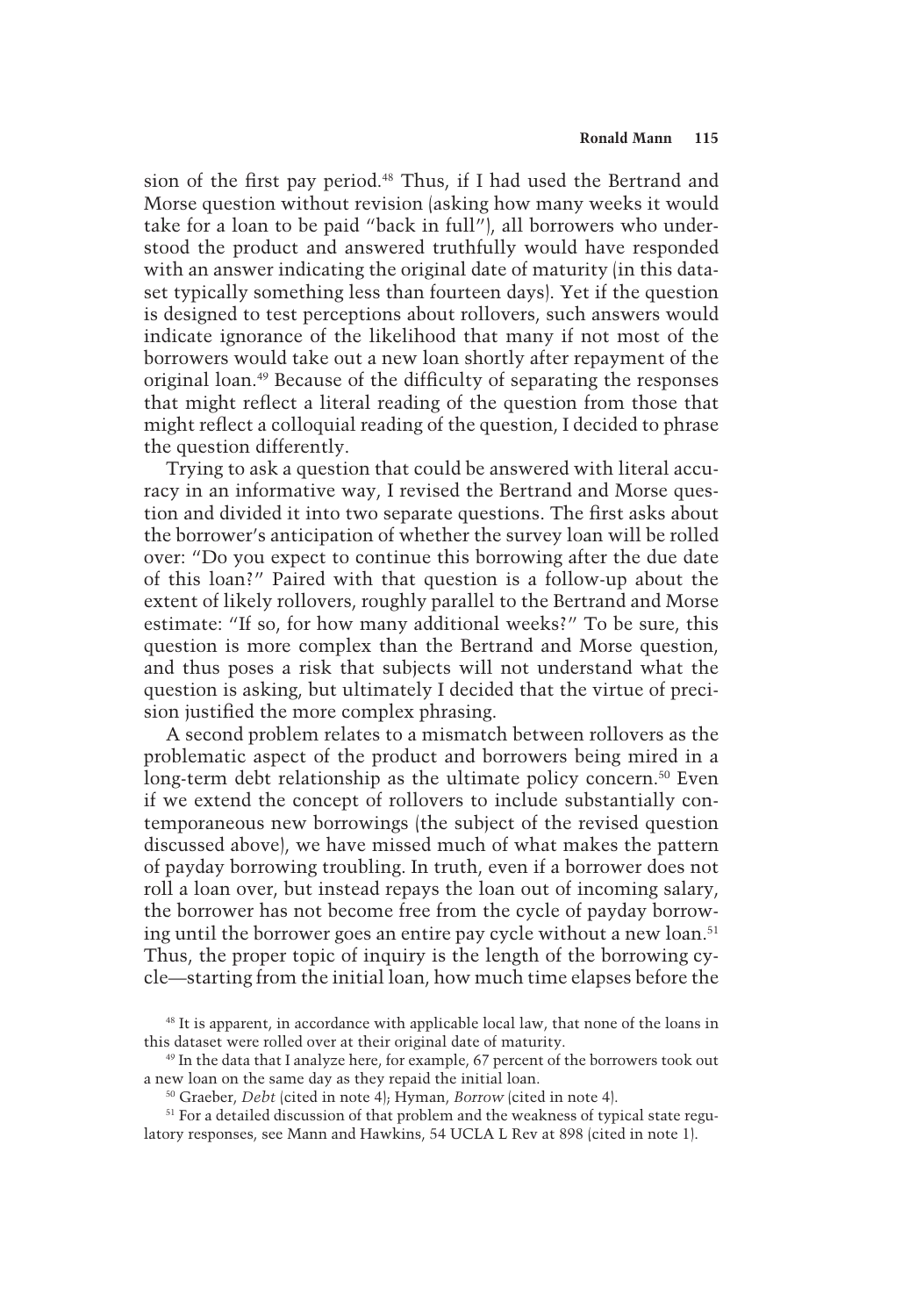borrower is free from debt in the sense of going an entire pay period without a new loan.<sup>52</sup> The final question of the survey attempts to gauge expectations about that broader notion of repayment: "We'd like to understand more about your overall financial picture. How long do you think it will be before you have saved enough money to go an entire pay period without borrowing from this lender? If you aren't sure, please give your best estimate."

*2. Survey Administration*. With the cooperation of a large national payday lender, the survey instrument was administered to borrowers at payday lending stores in a group of five states during the summer of 2012; the goal was for administration to continue at each store until the total number of surveys had reached approximately 1200. The survey was presented to every other eligible borrower. To ensure that the borrower was not in the middle of a borrowing cycle, borrowers who had borrowed during the preceding thirty days were not eligible.53 Aside from that exclusion, all borrowers approved for loans were eligible. The reason for presenting the survey only to alternate borrowers was to limit the possibility that potential borrowers would come to the store for the purpose of receiving the modest survey compensation (\$10). In the end, the survey was presented to 1374 borrowers. The response rate was quite high; only forty-eight refused, for a response rate of 96.5 percent.<sup>54</sup> Table 1 summarizes the distribution of the surveys and store locations among the five states.

 $52$  Fusaro and Cirillo use a similar technique constructing the "spell" of an individual's borrowing. Marc Anthony Fusaro and Patricia J. Cirillo, *Do Payday Loans Trap Consumers in a Cycle of Debt* (Working Paper, Nov 16, 2011), available at http:// papers.ssrn.com/sol3/papers.cfm?abstract\_id=1960776.

<sup>53</sup> Because the focus of the project is on studying the relation between borrowing cycles and borrower expectation, it makes sense to collect a group of borrowers at the beginning of their cycle. To be sure, this is likely to produce a dataset that is more representative of borrowers than it is of loans; because most of the excluded borrowers were those in the middle of a borrowing cycle, a higher share of loans during the survey period were "cycled" loans than extrapolation from this data would suggest. Unfortunately, the data provided to me do not permit me to identify the borrowers excluded for that reason. Accordingly, I cannot identify any differences between the borrowing patterns of customers who were mid-cycle when this survey began and the borrowing patterns of customers who started a new cycle during administration of the survey.

54 Unfortunately, I did not receive loan numbers for the forty-eight borrowers who refused the survey. As a result, I cannot compare the borrowing characteristics of those borrowers who refused the survey to the borrowing characteristics of those that completed it.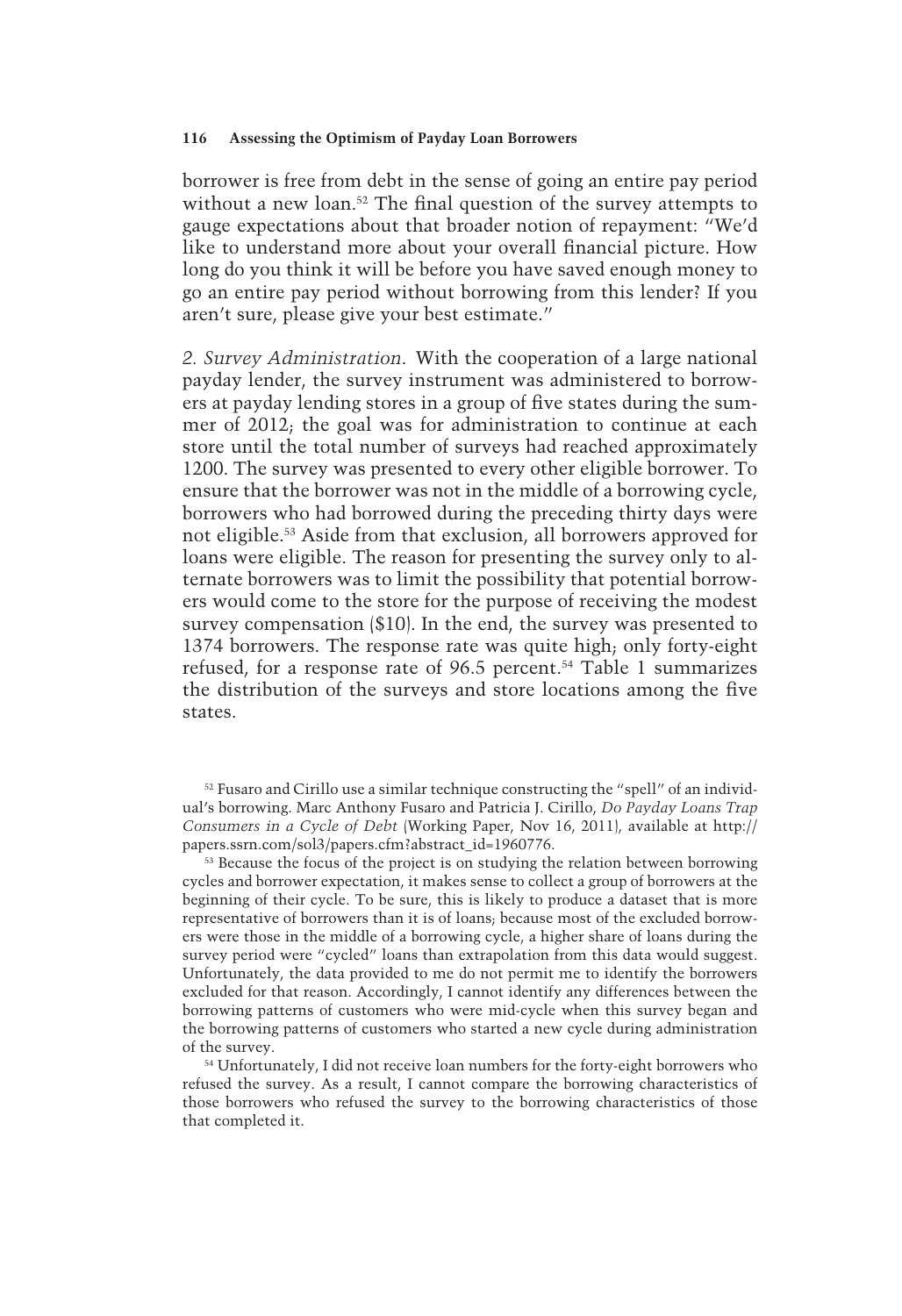| State      | Locations | Surveys |
|------------|-----------|---------|
| California | 24        | 374     |
| Florida    | 14        | 447     |
| Kansas     | 4         | 86      |
| Louisiana  | 11        | 359     |
| Oklahoma   | 5         | 60      |
| Total      | 58        | 1326    |

**Table 1. Summary of Survey and Store Distribution**

*3. Lender Data*. Because the purpose of the project was to assess the accuracy of borrower expectations about the product, it was crucial to obtain data about the actual borrowing and repayment practices of the survey subjects. The lender provided access to complete transaction data about all borrowers for a period of twelve months.55 Access to this type of data is crucial, because it makes it possible to study the actual patterns of borrowing and repayment at the individual level. For this particular project, it allowed me to examine two aspects of the behavior of payday borrowers that has not previously been studied. First, as discussed above, it allowed me to calculate the actual borrowing cycles for each borrower—I was able to determine for each borrower who answered a survey how long from the date of the contemporaneous loan elapsed before the borrower went an entire pay period without borrowing.<sup>56</sup> Second, because the survey displays the borrower's expectations about repayment behavior, I was able to compare the borrower's expected repayment behavior to what actually transpired.

55 Without identifying the lender, I can report that the lender's products are typical of those of large national storefront lenders. Thus, for example, it offers only payday loans as described above, except that it does follow the Community Financial Services Association of America's policy of permitting borrowers to switch to an amortized product after an extended borrowing cycle. It does not appear that any of the borrowers in this dataset took advantage of that opportunity.

56 To be sure, I can only assess the borrowing cycle from this particular lender, so my data do not account for the possibility that a borrower might start a borrowing cycle with one lender and shift mid-cycle to a different lender. It is difficult to assess the importance of that problem precisely, but given the low transaction costs of continuing with another lender, as compared to switching to a new lender, it seems unlikely to alter the general thrust of the results summarized below.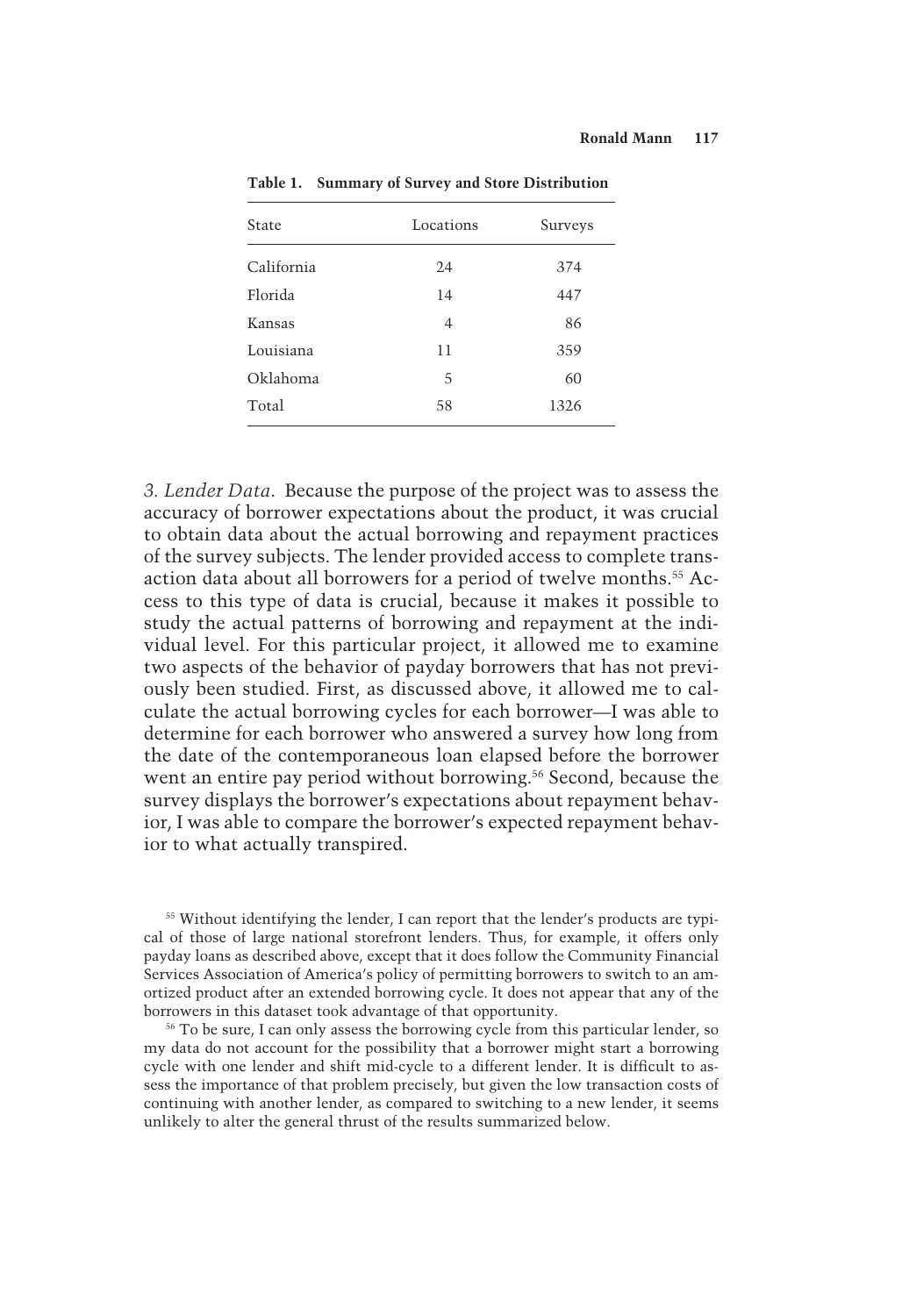## **I V . R e s ult s**

The most important results of the survey relate to the central questions that motivated the project; three topics warrant detailed discussion. First, most borrowers expected that they would continue borrowing for some time after the initial loan. This undermines the notion (characteristic of much of the legal and policy literature on the subject) that the repeated borrowing that is typical of payday borrowers generally reflects surprise on the part of the borrowers or deception on the part of the lenders. Second, the borrower's predictions about their future repayment behavior, although imperfect, are surprisingly accurate. On the principal question—when would the borrower be free from borrowing for an entire pay period—about 60 percent of the borrowers predicted the final repayment date with reasonable accuracy (within a fourteen-day window, as discussed below). That is to say, most borrowers could predict to within one pay period when they would be free of debt. Moreover, the errors that the borrowers did make were not systematic; thus, because the "optimistic" errors essentially balanced the "pessimistic" errors, the average error in prediction was close to zero. Third, most surprisingly, the demographic characteristics do little to differentiate borrowers in explaining the accuracy of predictions. The strongest and most consistently significant predictor of accuracy are heavy prior use of the product, which relates substantially to poor predictions, and the nature of state regulation, which leads to substantial variation in the quality of predictions (presumably because of differences in the pool of borrowers).

## **A. Borrower Characteristics**

Before turning to the substantive results, a few words about the characteristics of the borrowing population are warranted. Figure 1 summarizes the distribution by race, gender, age, and educational attainment. As the figure indicates, payday loan borrowers are less likely to be white (less than 25 percent) and more likely to be black (about 50 percent) than the general population, more likely to be female (about 60 percent), likely to be relatively young (the modal group is twenty-five to thirty-four years old), and likely to be relatively well educated (more than half have attended college).<sup>57</sup> In gen-

<sup>57</sup> There is a substantial group that reports attending college but that has not achieved a BA degree or the equivalent. This is in part due to the young age of that portion of the sample and the concomitant likelihood that their postsecondary education is ongoing.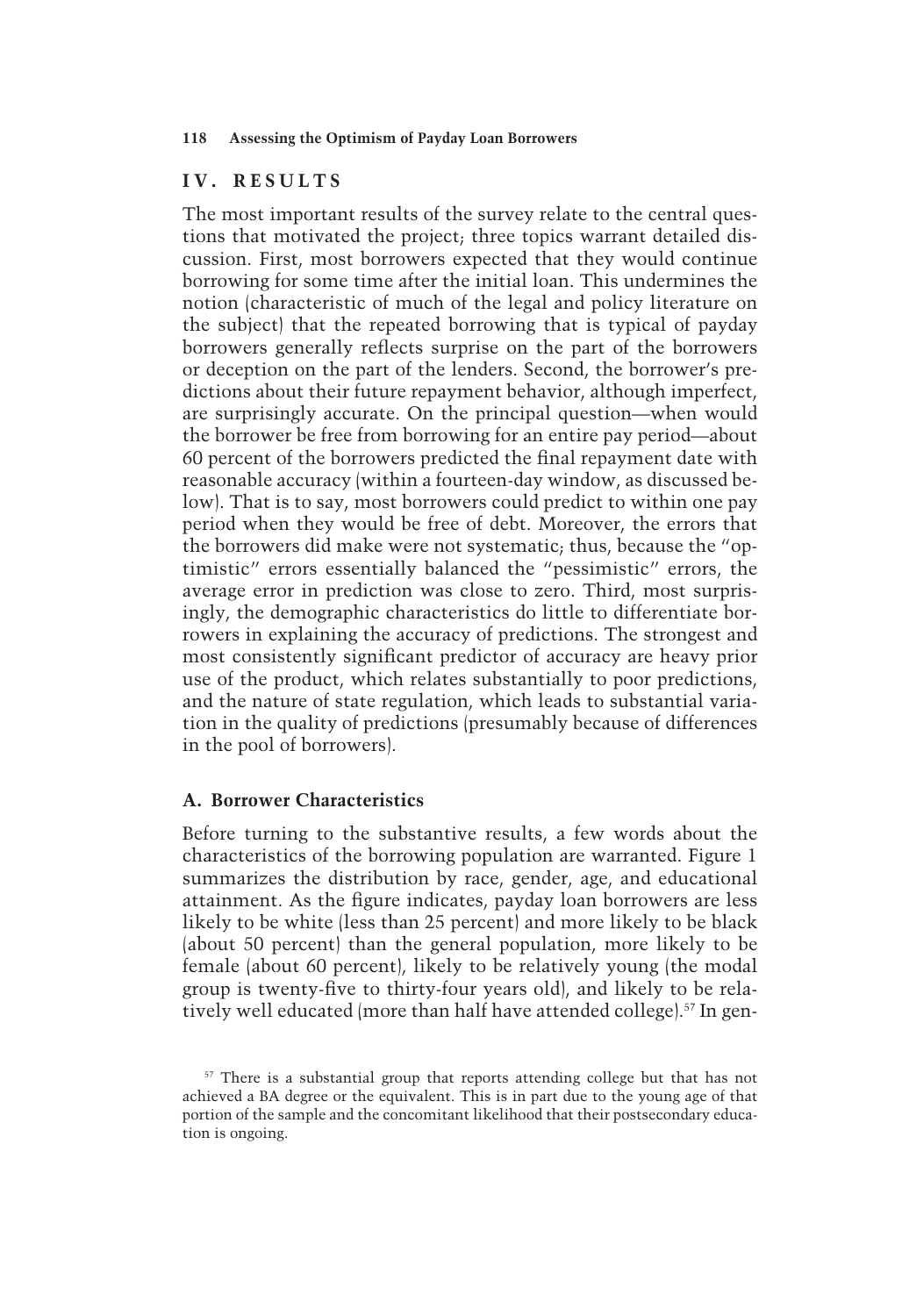

**Figure 1. Demographic characteristics of borrowers. Histograms display distribution of demographic characteristics based on survey responses of borrowers. N = 1318–24.**

eral, those characteristics are consistent with the findings of prior academics that have collected similar information about payday lending customers.

The data about the uses to which the funds are put are also, broadly speaking, similar to prior survey results asking about similar topics. As summarized in Figure 2, in general they show that the dominant use (about two-thirds of all borrowers) is for ordinary recurring expenditures (rent, utilities, groceries, or the like). A much smaller share (about 10 percent) respond to emergencies, and an even smaller share (less than 5 percent) are for leisure expenditures (gifts, dining, and the like).<sup>58</sup>

## **B. Ex Ante Understanding of Continued Use**

The most straightforward information to come from this survey involves the expectations of payday lending borrowers about the expected length of their borrowing. As summarized above, the survey

<sup>58</sup> About 17 percent report uses in multiple categories. For comparison, see the similar figures in Pew Project, *Payday Lending in America* at 14 (cited in note 2).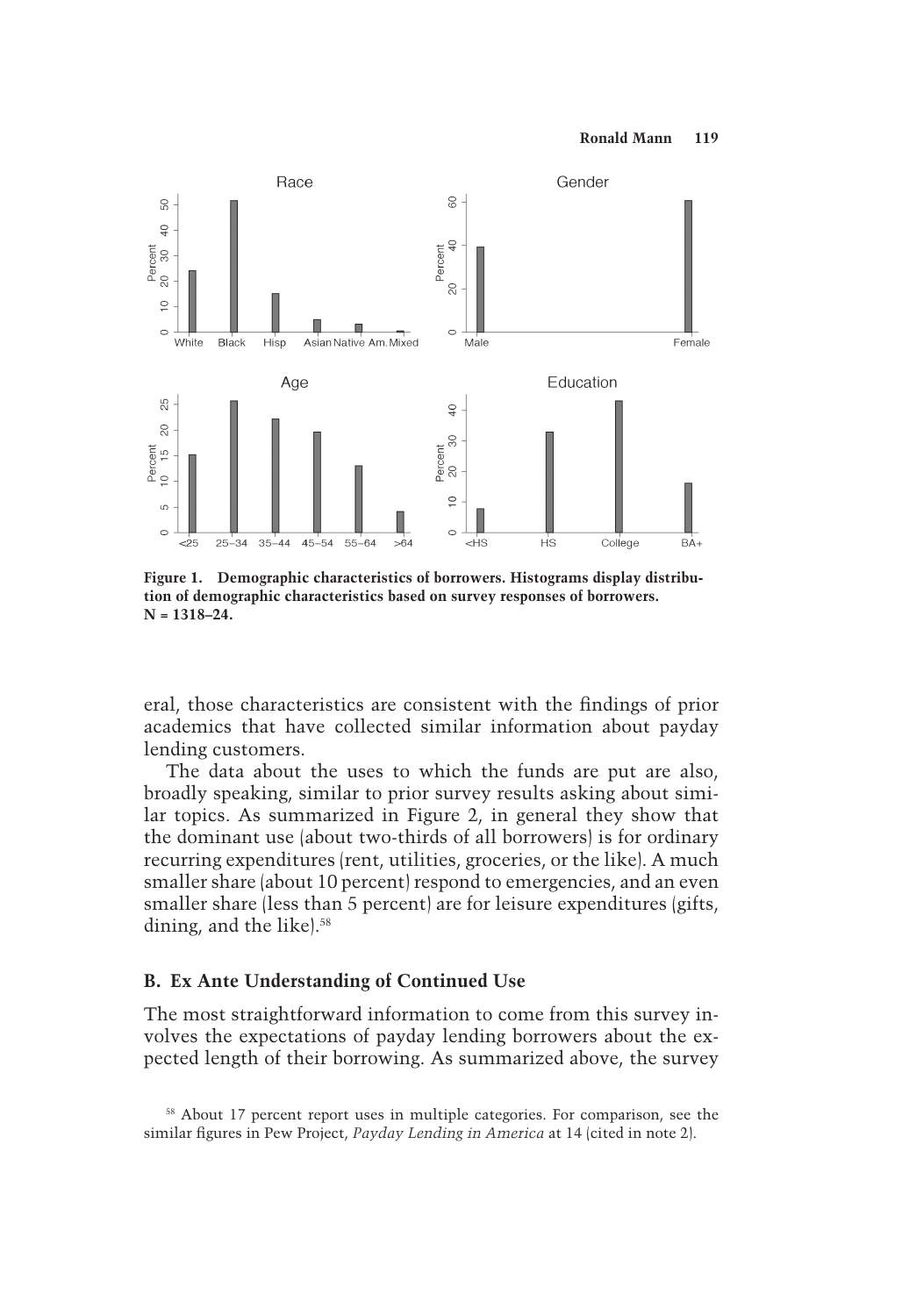**120 Assessing the Optimism of Payday Loan Borrowers**



**Figure 2. Planned uses of borrowed funds. N = 1069. Histograms based only on responsive surveys.**

asked a series of closely related questions on that topic. However the question was phrased, a large group of borrowers expected, at the time of their loans, that they would be using the product continuously for a considerable time. So, for example, when asked whether they would "continue" their borrowing after its original due date essentially whether they anticipated rolling over their loans— 40 percent (n = 518) thought that they would and another 2 percent  $(n = 19)$  wrote in an answer indicating in one way or another that they couldn't be sure ("don't know," "idk," "maybe," "not sure," and so on).59

What is most notable, however, is the variability of expectations about how long the borrowing would continue (the follow-up question to the question whether the borrowing was expected to continue). As the first panel of Figure 3 displays, among the borrowers who offered an estimation as to when they would repay their  $debt<sub>0</sub>$ <sup>60</sup> a substantial group (more than half) expected that it would

60 For a variety of reasons, the number of respondents providing a numerical response to that question was relatively small  $(n = 340)$ . For one thing, the instrument sought a response only from those that expected to "continue" their borrowing after the initial loan (a little less than half of the respondents). Furthermore, even among the group who did indicate they expected to continue, a substantial group of respondents (about a third) did not answer the question. Finally, as noted above, a number

<sup>59</sup> That answer resonates with the concerns emphasized in Mann, 69 Wash & Lee L Rev at 744–47 (cited in note 37), about the inherent unpredictability of a solution to the financial problems of the desperate.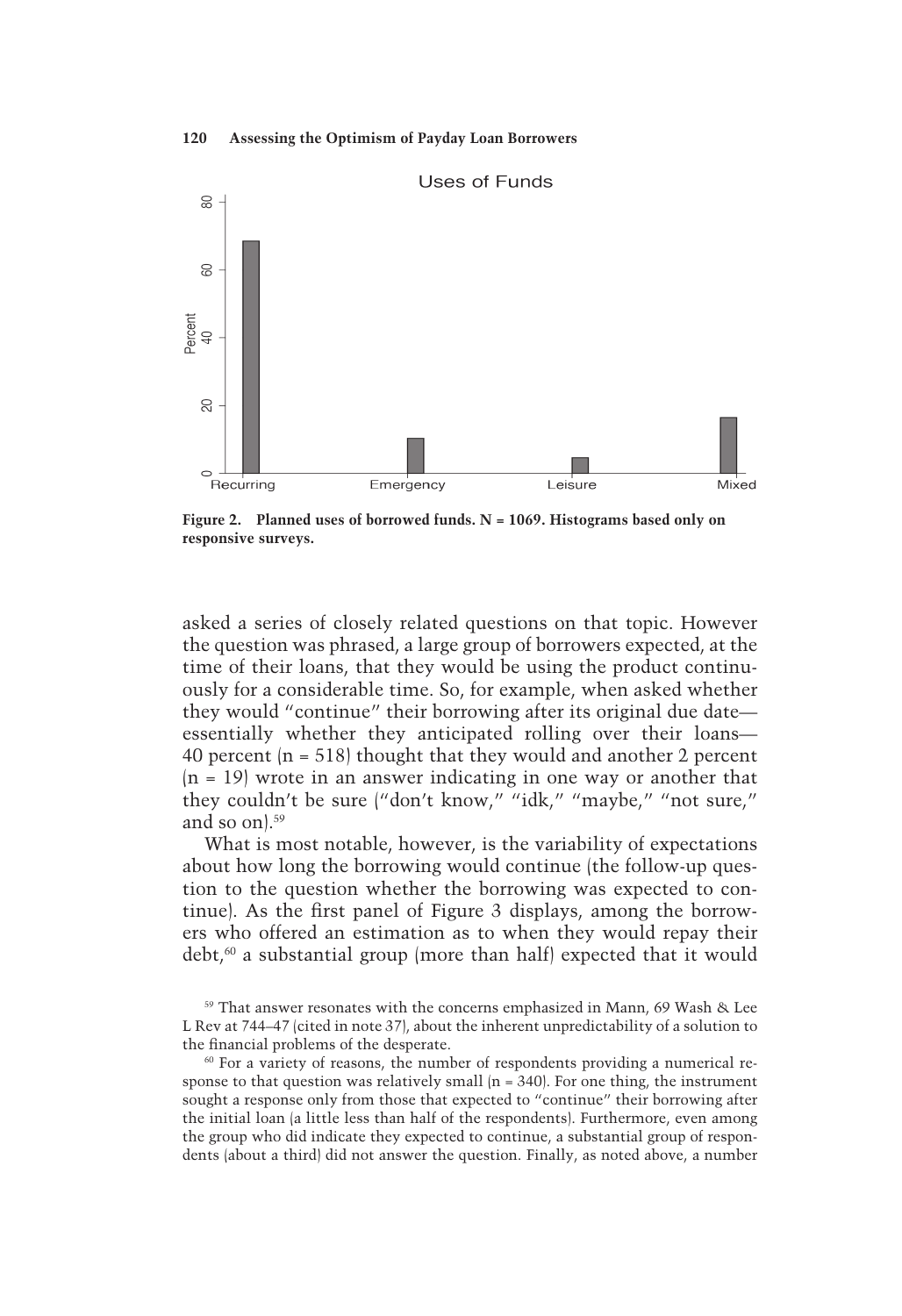

**Figure 3. Expected borrowing patterns. First panel (n = 340) depicts the number of days the borrower expected the borrowing to continue beyond the original dues date; second panel (n = 1072) depicts the predicted number of days from loan date to date when borrower expects to be free from debt for an entire pay period. Histograms based on numerical responses only.**

take more than twenty days, which is to say that they expected that the borrowing would continue for more than two weeks beyond the due date of the original loan. To put it more clearly, a majority of the respondents to that question contemplated at least three consecutive loans.

Because of the practical ambiguity about what it means to "continue" borrowing in a system in which rolling over a loan is formally unlawful (and thus something that apparently does not happen in any of the stores covered by the survey), the broader question about when the borrower expected to be free of debt for an entire pay period seems considerably more instructive about the reality of borrower expectations. The data also suggest some reason to believe that the question made more sense to the borrowers, because they responded to it much more readily: only two-thirds (340/518) of the borrowers who said they would "continue" borrowing responded to the question "how long," but 80 percent of the borrowers  $(n = 1072)$ who answered surveys responded with a numeric answer to the question how long it would take for them to be free from debt.

of respondents (about twenty) responded with written text indicating in one way or another that they could not be sure when the borrowing would end.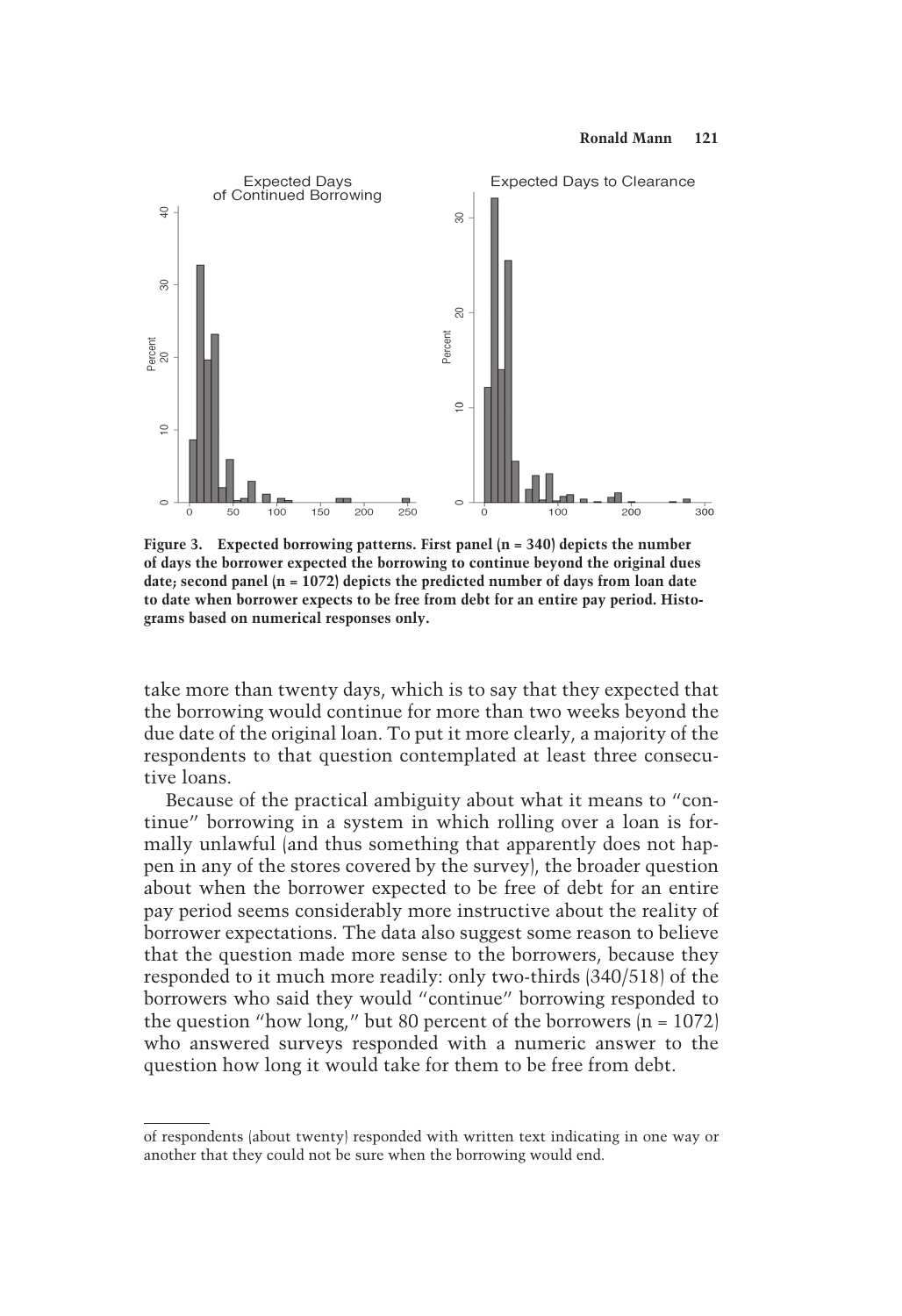The second panel of Figure 3 summarizes the results for that question. The responses suggest a relatively long period of expected borrowing. Thus, looking only to the numerical responses, fully half of all borrowers expected to remain in debt three weeks or more; the mean response was thirty-six days. Because this question was asked of all borrowers (not only those who expected to continue in debt past the period of the original loan), it indicates yet again, using this somewhat different metric, that most of the borrowers expected that they would borrow again after the initial period of debt. What is most striking is the long right tail of the distribution. Fully 10 percent of respondents expected to remain in debt seventy days and 5 percent to remain in debt more than 110 days.

## **C. Predicting Freedom from Debt**

The survey responses discussed in the preceding section are not unique. Although the questions are modified somewhat (as discussed above), they are in substance similar to the questions Bertrand and Morse asked about the borrower's understanding of typical product use. What is novel about this data structure, however, is the ability to match those predictions to the actual behavior of the borrowers, which allows a direct test of the extent to which excessive optimism about future behavior relates to borrower use of the product. It is also important that this study examines the cycle of repayment, rather than the narrower question of rollovers. By examining the entire cycle, I get a much more extended (and realistic) understanding of the continuing indebtedness related to a single loan.

There is, to be sure, a glass-half-empty/half-full quality to assessment of the responses. As with the effects of the disclosures that Bertrand and Morse discuss, assessments of borrower psychology depend directly on a baseline intuition about "typical" or "normal" psychology.61 So, in this case, an assessment of whether the borrower's predictions are "surprisingly" accurate, inaccurate, optimistic, or pessimistic depends directly on a baseline about how accurate such predictions reasonably could be expected to be.

As it turns out, the difference between the outcomes and predictions is quite varied, with a considerable number of borrowers becoming clear from debt earlier than expected and a considerable number becoming clear from debt later than expected. Overall, the distribution is centered near zero, with long tails extending in both directions; the median error is only three days.

<sup>61</sup> Bertrand and Morse, 66 J Fin at 1889–90 (cited in note 40).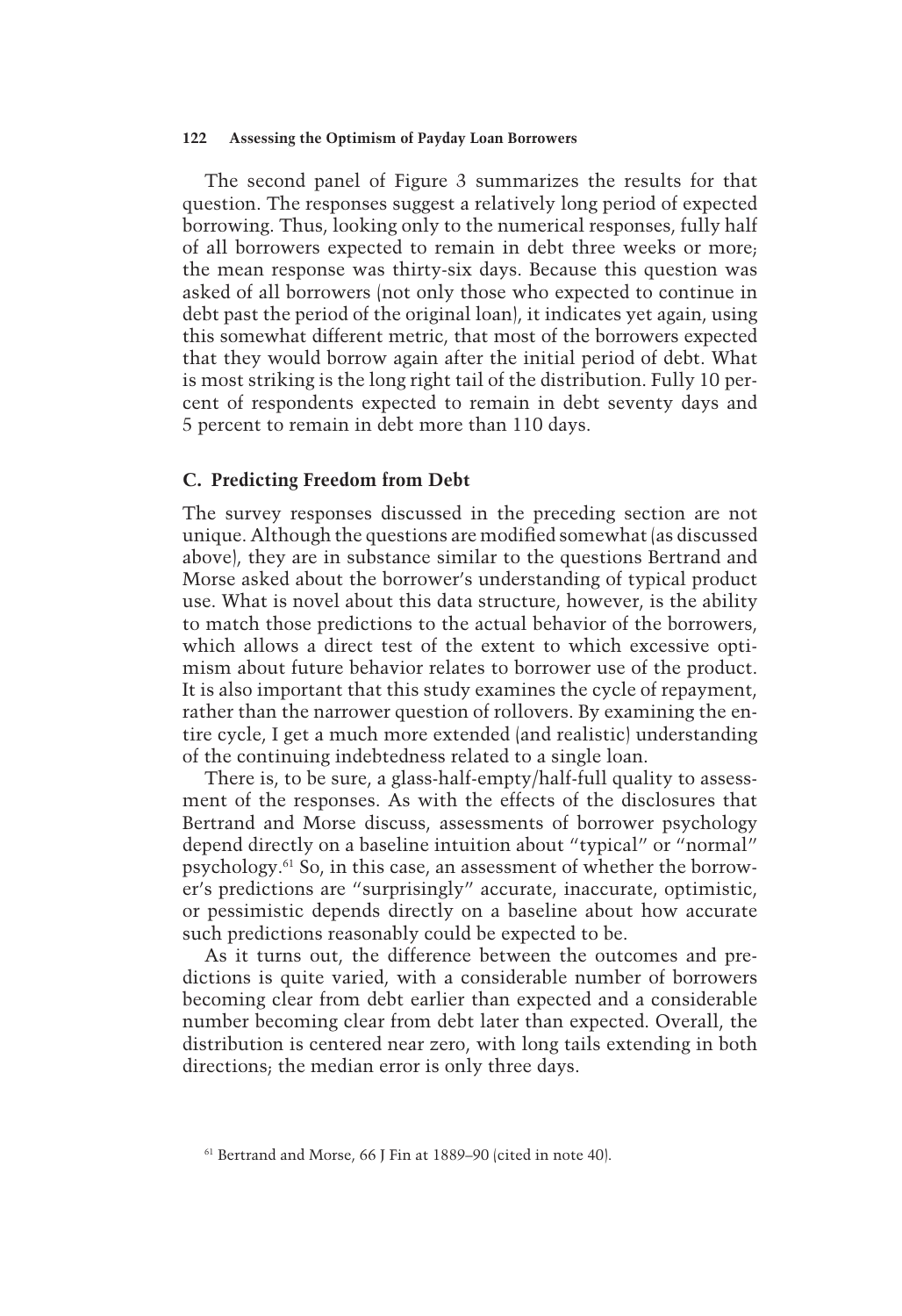| Window of Predictions (Days) | Percentage On-Time (%) |
|------------------------------|------------------------|
|                              | 51                     |
| 14                           | 57                     |
| 2.1                          | 63                     |
|                              |                        |

**Table 2. Accuracy of Predictions of Payday Borrowers** 

*Note*: N = 1072.

Because the purpose of the project is to assess the accuracy of the predictions, it is necessary to determine how best to measure accuracy. Given the rough quality of the predictions (which the survey instrument requests in weeks), it makes little sense in evaluating the predictions to ask whether the debt was repaid on the precise date predicted. Thus, in making a rough judge of the quality of the predictions, it seems sensible to provide for a window on either side of the precise date. Because the lending cycle for these borrowers is the pay period, and because the overwhelming majority of the borrowers appear to have a two-week pay cycle, I ultimately decided to analyze whether the prediction of the date on which the borrower will be clear of debt falls within two weeks of the actual date on which the borrower turns out to become clear of debt.<sup>62</sup> From that perspective, Table 2 summarizes the central findings of the essay. As the Table indicates, almost 60 percent of respondents managed to become free of debt either before or within two weeks of their predicted date of clearance. To test the robustness of that estimate, I made parallel calculations using seven-day and twenty-one-day windows. Those produced results that bracketed the 57 percent figure for the fourteen-day window: 51 percent for the seven-day window and 63 percent for the twenty-one-day window. To put it conversely, only 43 percent failed to clear themselves from debt within two weeks of their predicted date and less than half were late by more than a week. That is, of course, not an insignificant share, but it does suggest that a strong majority of those using the product have a basic understanding of what will happen when they borrow.

 $62$  That fourteen-day window is the same window the CFPB used in its white paper examining a similar question. Consumer Financial Protection Bureau, Payday Loans and Deposit Advance Products (White paper, Apr 24, 2013), available at http://files .consumerfinance.gov/f/201304\_cfpb\_payday-dap-whitepaper.pdf. For purposes of these calculations, this is the number of days from the date of the surveyed advance to the date the borrower repays a loan and has no new borrowings for a period that exceeds fourteen days. For purposes of these calculations, the five borrowers who defaulted on their loans without making payment are treated as late.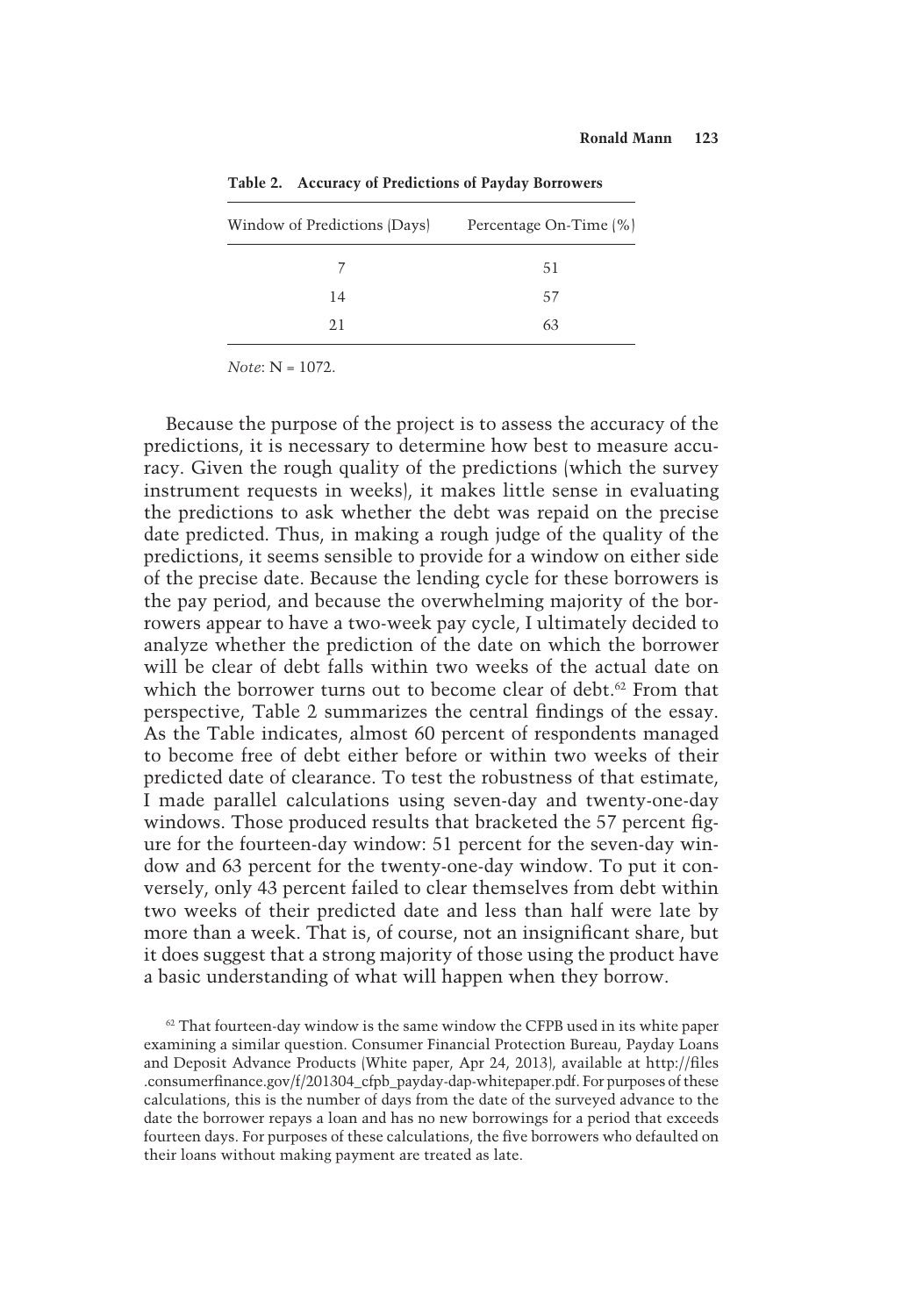## **C. The Role and Experience of Demography**

Although the findings summarized in the previous section suggest that the quality of borrower predictions is reasonably good, it is important to consider the possibility that the quality of predictions relates substantially to race, gender, age, or education. If it were clear, for example, that borrower predictions were systematically less accurate for low-income, elderly, or minority populations, those findings would be considerably less reassuring than they seem at first glance. Figure 4 is a dotplot that summarizes the results of a logistic regression model assessing those relationships. The dependent variable is whether the particular borrower was more than fourteen days late in becoming clear from debt, as compared to the borrower's prediction in the survey instrument. The model includes explanatory variables for the borrower's race, gender, age, education, state of residence, and prior experience with the product. The reference borrower is a white male twenty-five to thirty-four years old residing in California with a college education and some prior experience (reporting one to ten prior transactions) with payday lending.63

Because the dataset is relatively small, there may be relatively small effects undetected here, but in general the regressions largely exclude the possibility that demographic characteristics of the borrowers have a substantial effect on the accuracy of borrower predictions. For example, with respect to race, all of the race variables included in the model have positive coefficients, suggesting a greater likelihood of unexpectedly late payment for nonwhite respondents than for white respondents, but none of the coefficients is significant even at the 10 percent level. Similarly, gender appears to be wholly irrelevant. Age produces a substantial result only for the fifty-fiveto sixty-four-year-old group who appear to be about eleven percentage points more likely to have underestimated the repayment period than twenty-five- to thirty-four-year-olds; against a mean of 37 percent, that reflects an increased likelihood of late payment of about 30 percent.

At the same time, geography (presumably at least in part a proxy for differences in the local legal regime) does appear to play a substantial role. Borrowers in Florida are about twelve percentage

<sup>&</sup>lt;sup>63</sup> I investigated the possibility that those effects related to the purpose for which the borrower obtained the initial advance, but found no significant relationships (either for individual purposes or for a variety of aggregated groups of purposes). That well might relate to the relatively small number of borrowers that sought loans for the various purposes included on the survey.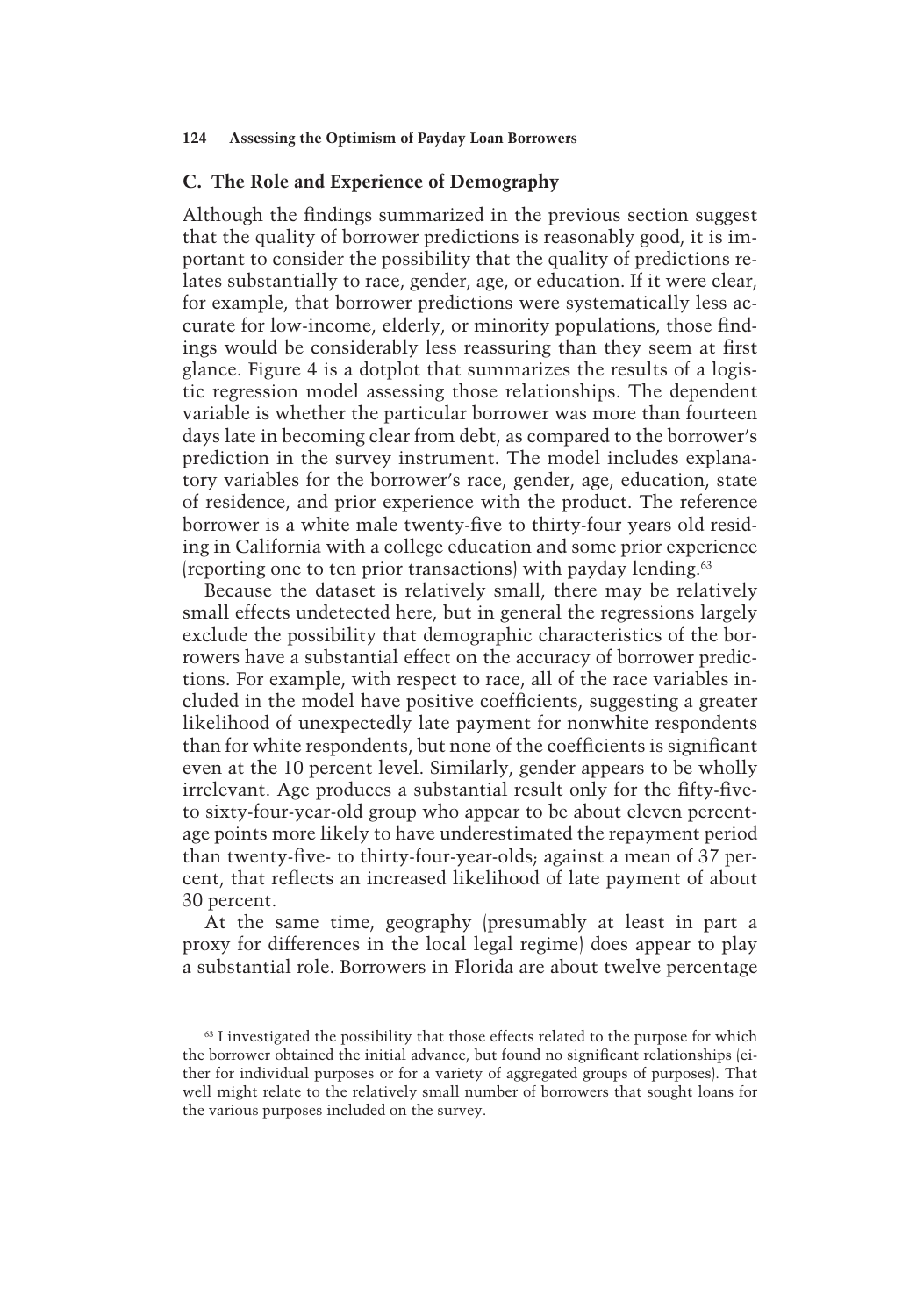

**Figure 4. Nomogram predicting results from logistic regression analysis of the effects of geography, demography, and experience, on predicting product usage. N = 1041.**

points less likely to pay later than expected (as compared to California borrowers), where borrowers in Kansas are about twenty-five percentage points more likely to pay later than expected. The small sample from Oklahoma suggests a likelihood of later-than-expected payment elevated by fifteen percentage points, significant only at the 10 percent level. Although the small group of states in which the survey was administered makes it difficult to interpret those results, it is instructive to look briefly at the differing regulatory regimes in the five survey states to consider potential explanations. Table 3 summarizes salient characteristics of those regimes.

Interestingly, the most constraining regulatory system among the survey states matches up with the outlier on predictive accuracy. Florida's regime is on each of the dimensions summarized in the table the most restrictive: the lowest interest rate, the only defined cooling-off period, and database-verified limitation to one loan. At the same time, as Figure 4 illustrates, Florida borrowers are substantially more accurate than the norm in this data. The most likely explanation is that the Florida borrowers are systemically less risky because the low-interest rate cap and other features of the Florida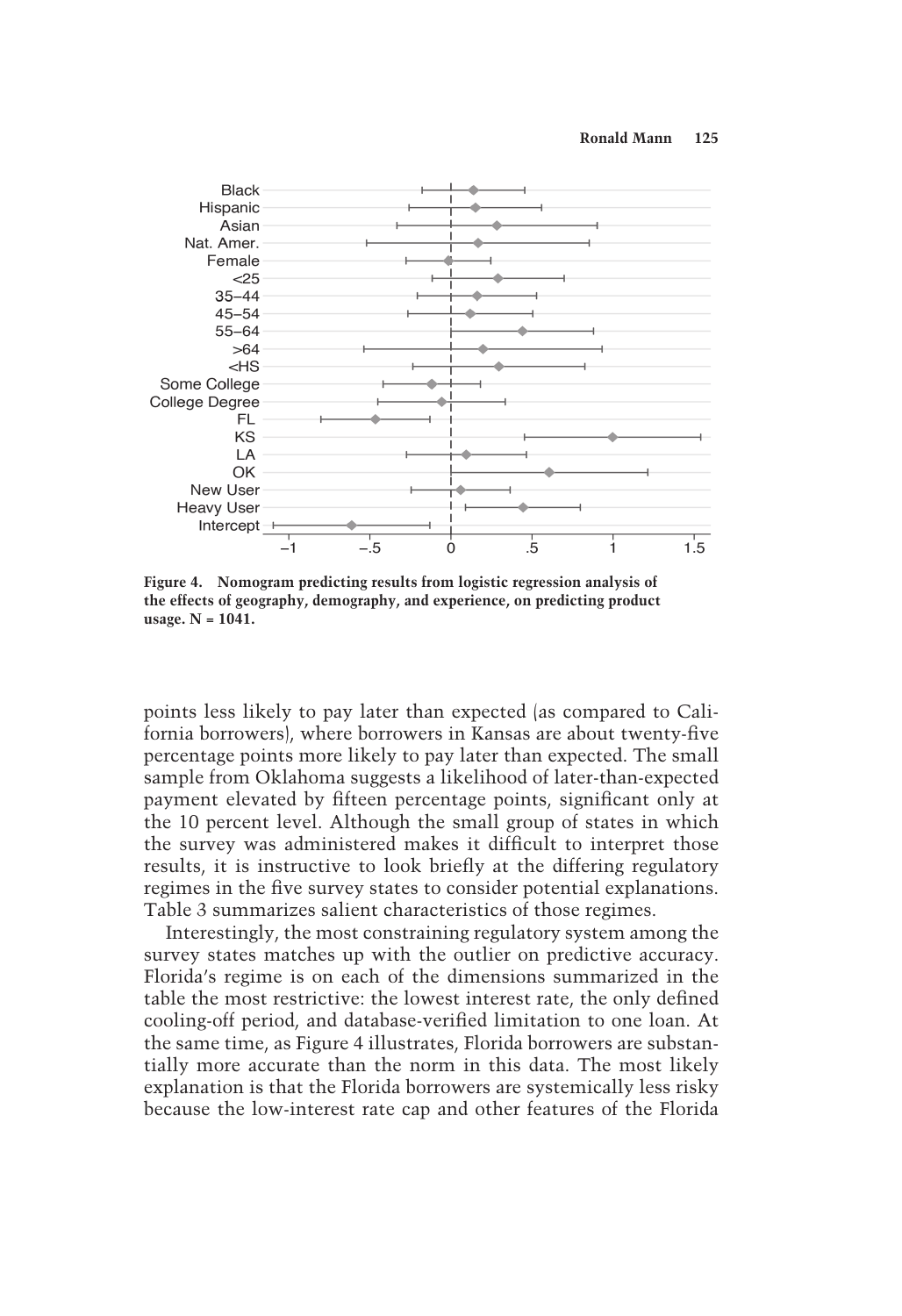| State      | Highest<br>Lawful Fee<br>[per \$100] | <b>Rollover Constraints</b>            | Multiple Lender/Database<br>Constraints                                                                  |
|------------|--------------------------------------|----------------------------------------|----------------------------------------------------------------------------------------------------------|
| California | \$15                                 | Direct rollovers<br>prohibited         | None                                                                                                     |
| Florida    | \$10                                 | Twenty-four-hour<br>cooling off period | Twenty-four-hour cooling off<br>period applies to all lenders,<br>database verification required         |
| Kansas     | \$15                                 | Direct rollovers<br>prohibited         | None                                                                                                     |
| Louisiana  | \$16.75                              | Permitted with \$25<br>partial payment | None                                                                                                     |
| Oklahoma   | \$15                                 | Direct rollovers<br>prohibited         | No more than two loans (from<br>all lenders) permitted at any<br>time, database verification<br>required |

#### **Table 3. Regulatory Regimes in Survey States**

*Source*: Cal Fin Code §§ 23036(a) & (c), 23037(a); Fla Stat § 560.404(6), (18) & (19); Kan Stat Ann § 16a-2-404(1)(c) & (6); La Rev Stat §§ 9:3578.4, 6(7); 59 Okla Stat §§ 3108, 3109(A), (B).

statute<sup>64</sup> limit Florida stores to a more financially stable group of borrowers than the regulatory regimes in the other states.<sup>65</sup>

64 Among other things, the Florida statute also includes a twenty-four-hour cooling-off period enforced by a database enforcement scheme that is more rigorous than any schemes in the other surveyed states.

<sup>65</sup> It is difficult to tell whether that result is better, or worse, than the results in other states, because it obviously reflects a constraint of credit to the customers to whom it would be profitable to lend under the regulatory regimes of other states. Moreover, it seems quite likely that at least some portion of the relatively less creditworthy borrowers to whom it is unprofitable to extend loans under Florida's regime are resorting to online lenders (whom Florida's regulatory system cannot, practicably, control). The Pew Project does suggest that stronger regulatory regimes do not result in an increased level of online borrowing, but the amount of data on which that conclusion is based makes it difficult to accept at face value. Pew Project, *Payday Lending in America* at 5, 22 (cited in note 2) Among other things, it is plain that the number of borrowers from any particular state is quite small, which makes it impractical to conduct separate statistical analysis on a state-by-state basis of likely predictors of payday borrowing. Id at 32. It also is relevant that those findings are based on post hoc interviews rather than direct observation of lending activity. Id at 21–23. Similarly, because the analyses involves simple cross-tabulations, which do not control for other state-level characteristics that might influence the demand for payday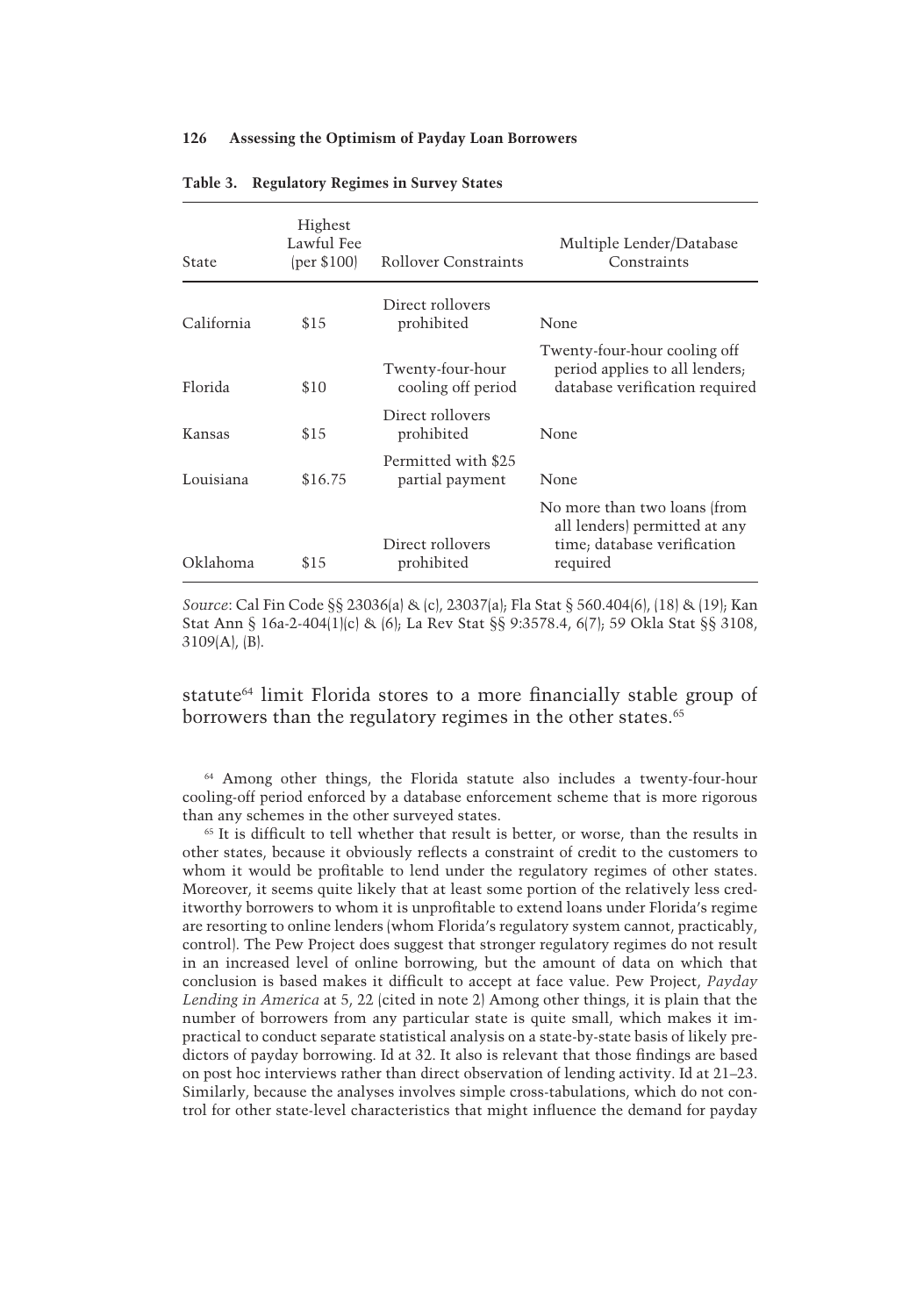Finally, prior experience with the product has a marked effect, with heavy users (those self-reporting more than ten prior payday loans<sup>166</sup> being more than eleven percentage points more likely to pay late. This suggests a direction for the relation between product usage and understanding: it is not that understanding of the product comes from prior use. Rather, it is that heavy users of the product tend to be those that understand least what is likely to happen to them.67 Related to that point, it appears that those who predict long borrowing periods are those most likely to err substantially in their predictions.68 Specifically, both the likelihood of unexpectedly late payment and the proportionate size of the error increase substantially with the length of the borrower's prediction. This does not necessarily mean that heavy users are those that understand the product the least; it may simply indicate that they are the individuals who are in the most serious financial distress, for whom freedom from debt is most difficult to predict. In either event, however, it suggests that prior experience with the product is not an important indicator of improved understanding.<sup>69</sup>

borrowing, their accuracy is quite suspect. In any event, the finding that online borrowing is no higher in aggressive regulatory regimes than in lax regulatory regimes well might relate to the demand for borrowing in the aggressively regulated states (with a relatively low demand for this kind of borrowing relating both to the tolerability of an aggressive regulatory regime and the limited demand for online borrowing).

<sup>66</sup> The survey excludes borrowers who had a loan in the immediately preceding thirty days. The question about prior usage was designed to explore lifetime experience with the product, rather than short-term financial stability. I note that by excluding a group of possibly heavy users that feature of the data collection likely results in a less experienced, but possibly more creditworthy, sample.

<sup>67</sup> A parallel model (not presented here) measuring intensity of use by the number of loans in the previous six months as documented in the lender's records (as opposed to the self-report of previous loans) produced a similar result.

<sup>68</sup> A *t*-test suggests that the difference between the likelihood of error for the quartile of borrowers with the shortest predicted borrowing cycle and the likelihood of error for the quartile of borrowers with the highest predicted borrowing cycle is significant at the 1 percent level.

<sup>69</sup> The possibility that a small group of the population does a particularly poor job of making future assessments about financial behavior, and that this might relate to unjustifiable optimism, resonates with the findings of Puri and Robinson, suggesting that individual two standard deviations above the mean (overpredicting their actuarially expected lifetime by more than twenty years) are significantly more likely to make imprudent financial decisions. Puri and Robinson, 68 J Fin Econ at 71 (cited in note 33).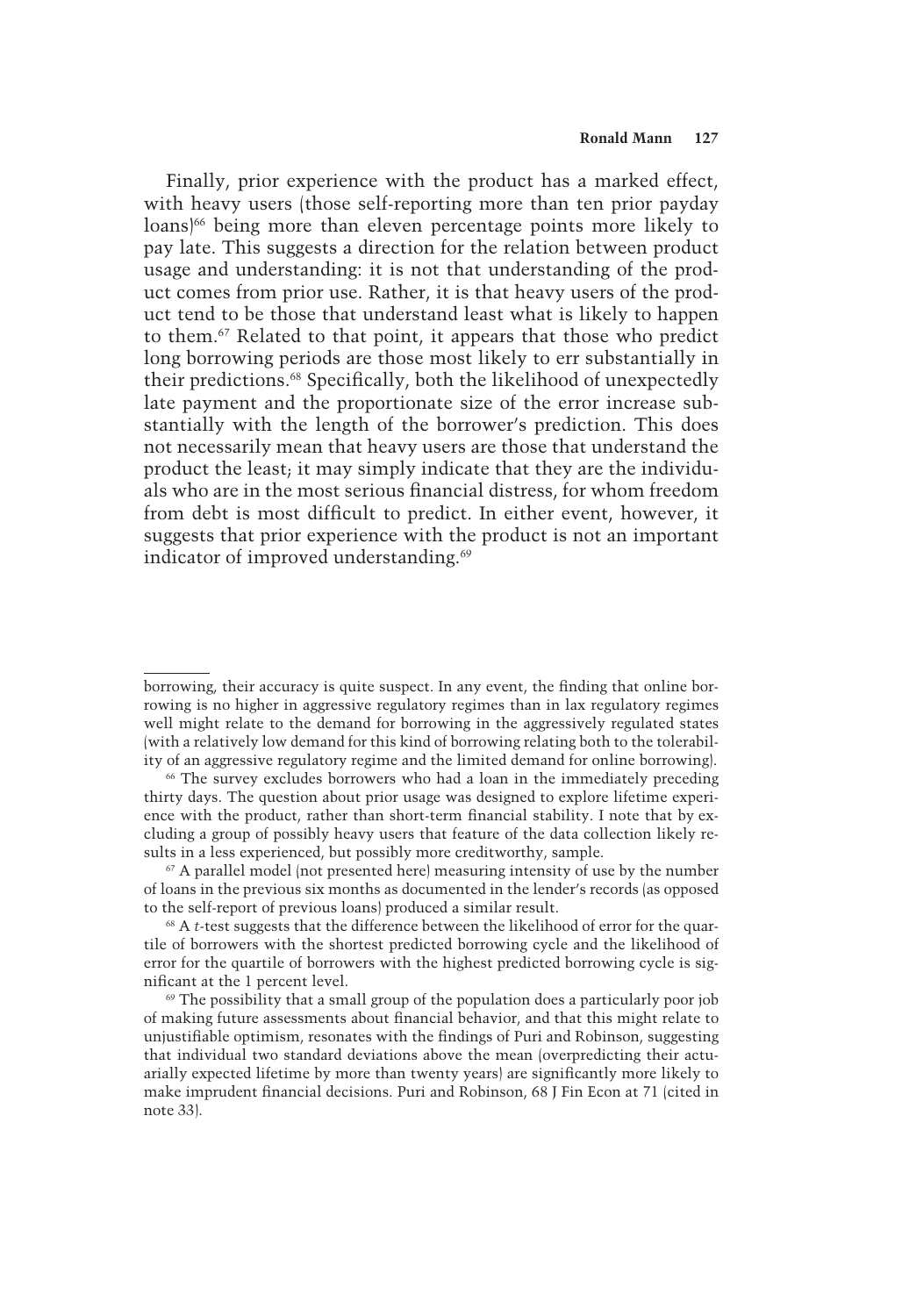# **V . I mplication s**

Like the findings reported by Bertrand and Morse, $\frac{70}{10}$  the findings reported here cut in two directions. On the one hand, they suggest that a substantial share of payday lending is rational, in the sense that the borrowers generally understand the outcome of product use at the time they receive an advance of funds. It is not easy, as they note, to develop policy proposals based on data that suggest that large groups of borrowers use the product with an understanding of their future behavior.

Still, the findings are provocative against the backdrop of the understanding of the product that dominates legal and policy-making circles. As suggested above, the basic premise of the regulatory community to date (as reflected in the work of Bar-Gill, Warren, and the Pew Project) is that all uses of the product that lead to a cycle of borrowing are problematic—either because they rest on a prior misunderstanding of the product or, more seriously, because they demonstrate deceit by the lender. That premise, if true, implicitly supports a substantial prohibitory intervention related to the rollover feature of payday loans, at least under the widely held behavioral economics theories of regulation. Although behavioral-based regulatory theorists commonly suggest that regulators should aim strongly toward a "nudge," and should avoid prohibitory regulation, they do recognize the propriety of prohibitory paternalistic intervention that aids an overwhelming majority of borrowers—"asymmetric" paternalism in the terminology of its most sophisticated advocates.71 If it were true, then, that an overwhelming majority (or all) payday lending borrowers who roll over their loans do so because of misperception, then prohibitory intervention would make sense under that theory.

The findings summarized above, however, contradict that argument at its first step. Specifically, they document a set of borrowers, most of whom accurately understand, when they first borrow, how long it will take them to get free of their debt. More generally, those findings are in tension not only with the specific application of the optimism bias idea to payday lending but with the generally quick acceptance, without empirical investigation, of the idea that

<sup>70</sup> Bertrand and Morse, 66 J Fin at 1865 (cited in note 40).

<sup>71</sup> Colin Camerer, et al, *Regulation for Conservatives: Behavioral Economics and the Case for Asymmetric Paternalism*, 151 U Pa L Rev 1211 (2002); Thaler and Sunstein, *Nudge* (cited in note 22); Sunstein, 73 U Chi L Rev at 249 (cited in note 39). The strong modern distaste for "hard" paternalism is not unique to American regulators, but appeals to the British as well. Financial Conduct Authority, *Applying Behavioral Economics at the Financial Conduct Authority* 47–50 (2013).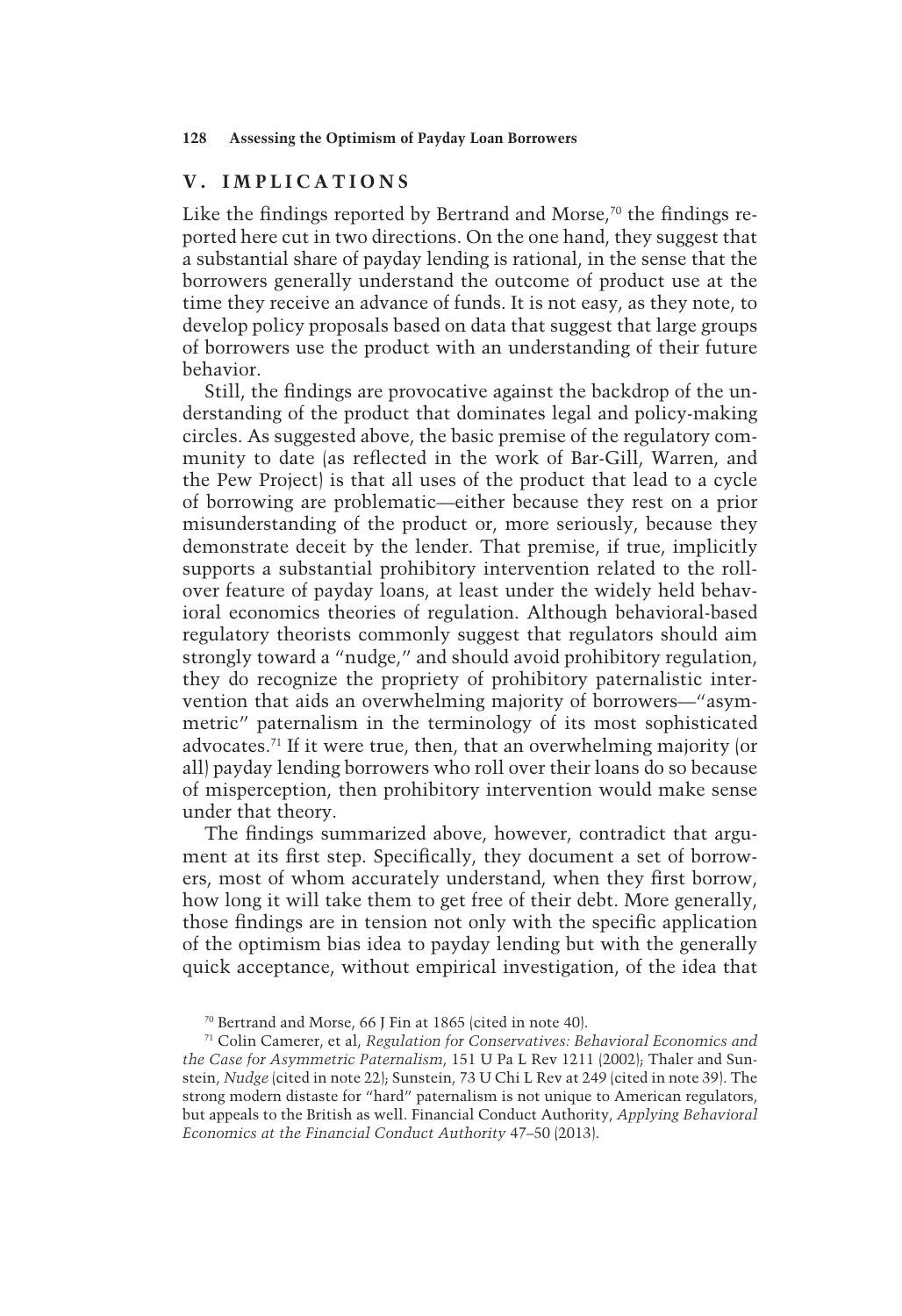substantially all of the financial behavior of the less sophisticated is plagued by such misperceptions. That finding has two direct implications for regulatory design. First, it strongly undermines the likely efficacy of even a relatively forceful "nudge," the kind of "sticky default" that Michael Barr and Sendhil Mullainathan have advocated for mortgage regulation.72

Second, it starkly undermines the conventional case for modern prohibitory behavioral regulation. As summarized above, the "golden rule" of regulation sought by the leading school of behaviorally influenced policymakers rests on the empirical premise that substantially all of the affected population would make the choice sought by the regulator (in this case, not to roll over the loan, or not to enter into it if roll over seemed likely). The empirical assumptions of Bar-Gill, Warren and others play directly into that regulatory framework. But without those empirical assumptions, the case for a "golden" exercise of asymmetric paternalism is simply not available.

To be sure, at first glance there might seem some cause of concern for the 40 percent of borrowers who do not accurately foresee their use of the product. The natural question, however, is what share of borrowers could predict their future use of any modern financial product. Because scholars have not conducted similar surveys for other competing financial products, it is difficult to compare the approximately 60 percent share of payday lending borrowers who have a reasonably accurate perception of how they will use the product with the shares that could make similarly accurate predictions about other financial products. Still, many products might fare much worse on that metric. Is it fair to expect, for example, that 60 percent of those who borrow on a credit card could predict within two weeks the date on which they would finally repay all outstanding debt on the card?73 It would make little sense for regulatory intervention

72 Mullainathan is now the Assistant Director for Research at the CFPB, and it is reasonable to think his views influenced the CFPB's recently promulgated comprehensive reform of mortgage disclosure regulation. See Bureau of Consumer Financial Protection, High-Cost Mortgage and Homeownership Counseling Amendments to the Truth in Lending Act (Regulation Z) and Homeownership Counseling Amendments to the Real Estate Settlement Procedures Act (Regulation X); Final Rule, 78 Fed Reg 6856 (2013). Michael S Barr, Sendhil Mullainathan, and Eldar Shafir, *The Case for Behaviorally Informed Regulation*, in David Moss and John Cisternino, eds, *New Perspectives on Regulation* 25, 27 (Tobin Project 2009), available at http://www .tobinproject.org/sites/tobinproject.org/files/assets/New\_Perspectives\_Full\_Text.pdf.

<sup>73</sup> Oren Bar-Gill, *Seduction by Contract: Law, Economics, and Psychology in Consumer Markets* 89–90 (Oxford 2012).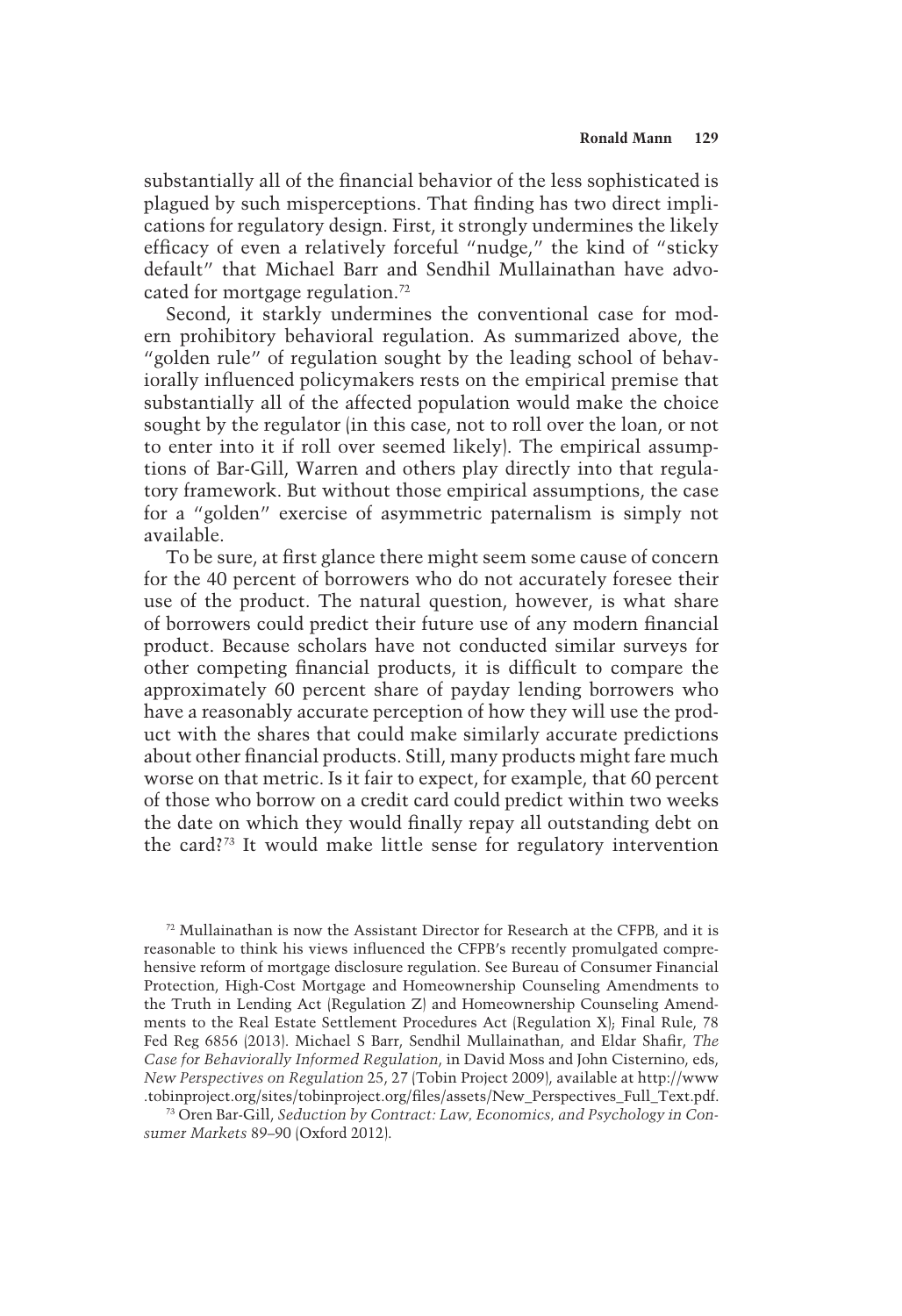based on misperception to shift borrowers to other products that are plagued by higher rates of misperception than payday loans.

The closest recent information on this subject comes from Levy and Sledge, who ask users of a variety of alternative financial services whether it took them longer than expected to repay the loan.74 Their results suggest that payday loans are not an outlier with respect to predictability of repayment: they found that 32 percent of payday lending borrowers reported taking longer than expected to repay their loans, as compared to 32 percent of auto title loans, 29 percent of pawn loan borrowers, and 20 percent of bank deposit advance borrowers.

The obvious implications, then, are that the strongest case for direct regulation of payday rollovers is a direct exercise of paternalism, based not on the idea that informed customers would choose not to borrow when roll over seems likely, but rather on the regulatory conclusion that borrowers should not be allowed to have those loans even if they understand their consequences. Although this regulatory approach often is appealing to policy-making think tanks,<sup>75</sup> it is much less likely to find favor with the more mainstream academic regulatory analysts.76 Thus, for example, Cass Sunstein has directly disavowed the propriety of this kind of regulation.77 In that context, at least, with such a limited empirical understanding of either the factors that lead to the continuing high demand for high-cost credit or the factors that make other credit alternatives seem so much more expensive to the customers, the quick choice of prohibitory regulation seems more like a palliative cop-out than a bold reform. In truth, what is needed is a better understanding of the financial problems of the increasing number of low- and middle-income households in our economy, coupled with a frank assessment of the problems with the

74 Because Levy and Sledge inquired about product use retrospectively—asking borrowers about their past use—it is possible that their results overstate the accuracy of borrowing expectations: the likelihood that a "hindsight bias" would lead borrowers after the fact to remember their performance as having been better than it actually was. Still, because they used a similar methodology for several products, their results provide a useful benchmark for comparing the role of misperception for different products. Levy and Sledge, *A Complex Portrait* (cited in note 41).

75 The 2013 Pew Report takes this tack directly. Pew Project, *Report 2* at 5 cited in note 30). Still, their survey results resonate strongly with the findings discussed above—they report that 88 percent of storefront customers say the terms of lending are clear. Id at 16.

 $76$  That is not to say there is no serious academic support for paternalistic regulatory intervention. For one serious effort to defend that form of regulation. See Eyal Zamir, *The Efficiency of Paternalism,* 84 Va L Rev 229 (1998).

77 Sunstein, 73 U Chi L Rev at 249 (cited in note 39); Sunstein, 78 U Chi L Rev at 1349 (cited in note 21).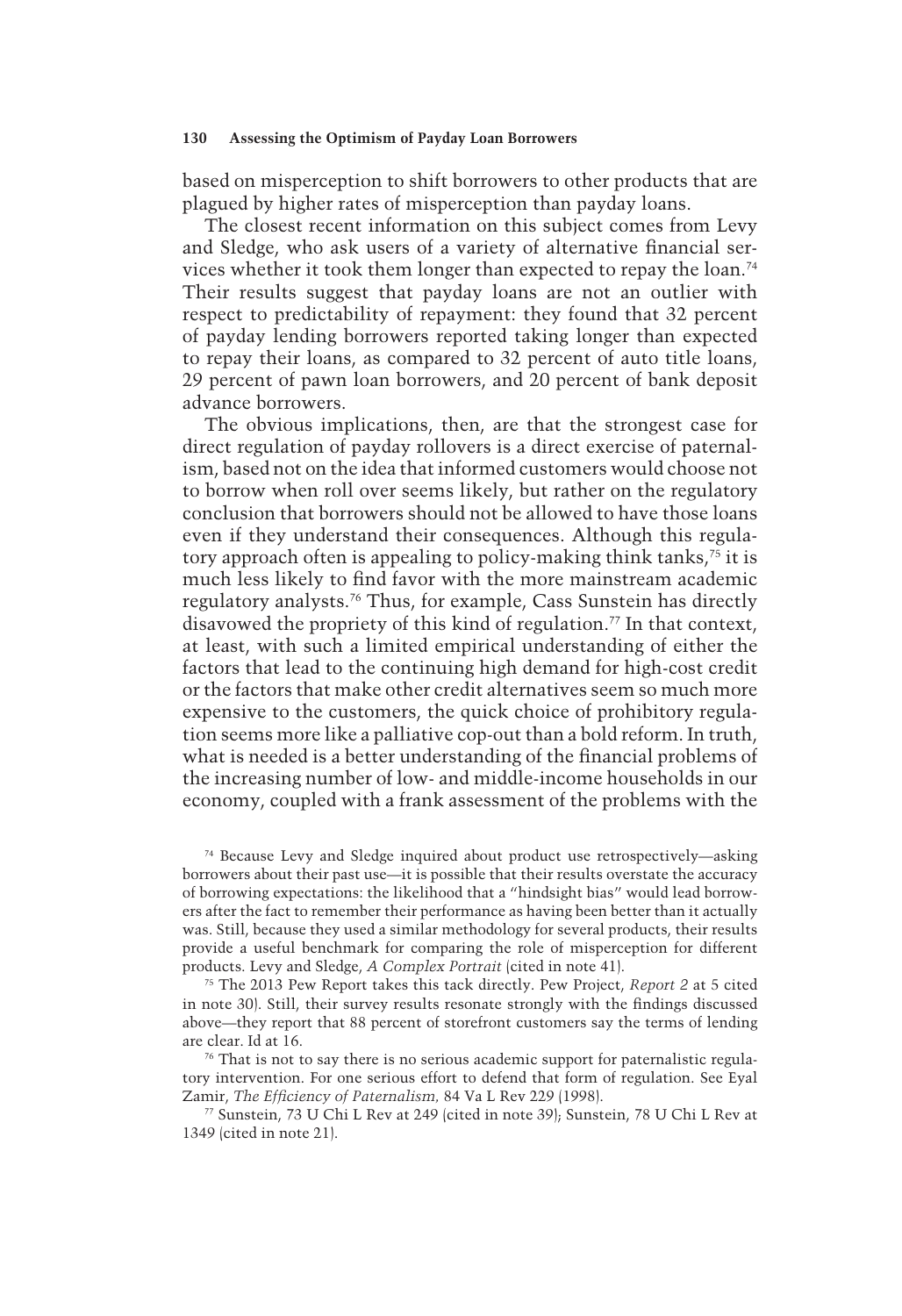social safety net that lead to the desperate demand for short-term credit that the Pew Project documents.78

## **V I . C onclu s ion**

Payday loans are a fascinating topics for the regulatory analyst. Reviled for abusiveness by middle- and upper-class academics, the product remains intensely attractive to those for whom it is designed. Thus, looking forward from the immediate regulatory possibilities discussed above, the findings suggest a wide variety of possibilities for further research. The most obvious possibility would be to probe the rationality of the borrowing decision in the first place. As discussed above, much literature has assumed that the decision to borrow expecting rollovers cannot be rational. If the data presented here suggest that most borrowers are making that choice consciously, it suggests the value of further inquiry into the longer-run status of balance-sheet deterioration of payday lending borrowers. Here, the suggestion of Agarwal Skiba, and Tobacman that payday loan borrowing often reflects a long-term loss of liquidity from other sources, such as credit cards, well might show the way to a broader understanding of the relevant balance-sheet problems.79

Extending the work in a different direction, broader surveys of payday lending borrowers could explore the geographic variation identified above, with a view to identifying any relation between the share of misperceiving borrowers and the rigor (or laxity) of state regulation.80 Extension of the survey to online lenders (who have a much more aggressive business model) could explore the likelihood that the users of online loans are more likely to suffer from misperception. And more ambitiously, similar surveys of users of other financial products could document the relative accuracy of borrower understandings of those products. To the extent those products use

 $78$  Working in that vein, Morgan suggest that bans on payday loans are associated with an increase in bounced checks and overdraft fees. Morgan, Strain, and Seblani, 44 J Money Credit Bank at 519 (cited in note 3).

<sup>79</sup> Sumit Agarwal, Paige Marta Skiba, and Jeremy Tobacman, *Payday Loans and Credit Cards: New Liquidity and Credit Scoring Puzzles*?, 99 Am Econ Rev 412 (2009).

<sup>80</sup> Researchers might examine, for example, whether any shift in borrowing patterns occurred after the adoption of more modern disclosure requirements, such as the recent Texas statute requiring preloan disclosure of typical repayment patterns (Hutchings and Nance, 66 Consumer Fin L Q Rep 76 (cited in note 12)), patterned on the disclosures tested by Bertrand and Morse, 66 J Fin 1865 (cited in note 40). Although I generally am skeptical of the utility of disclosures, data on their effectiveness in this context is admittedly limited.